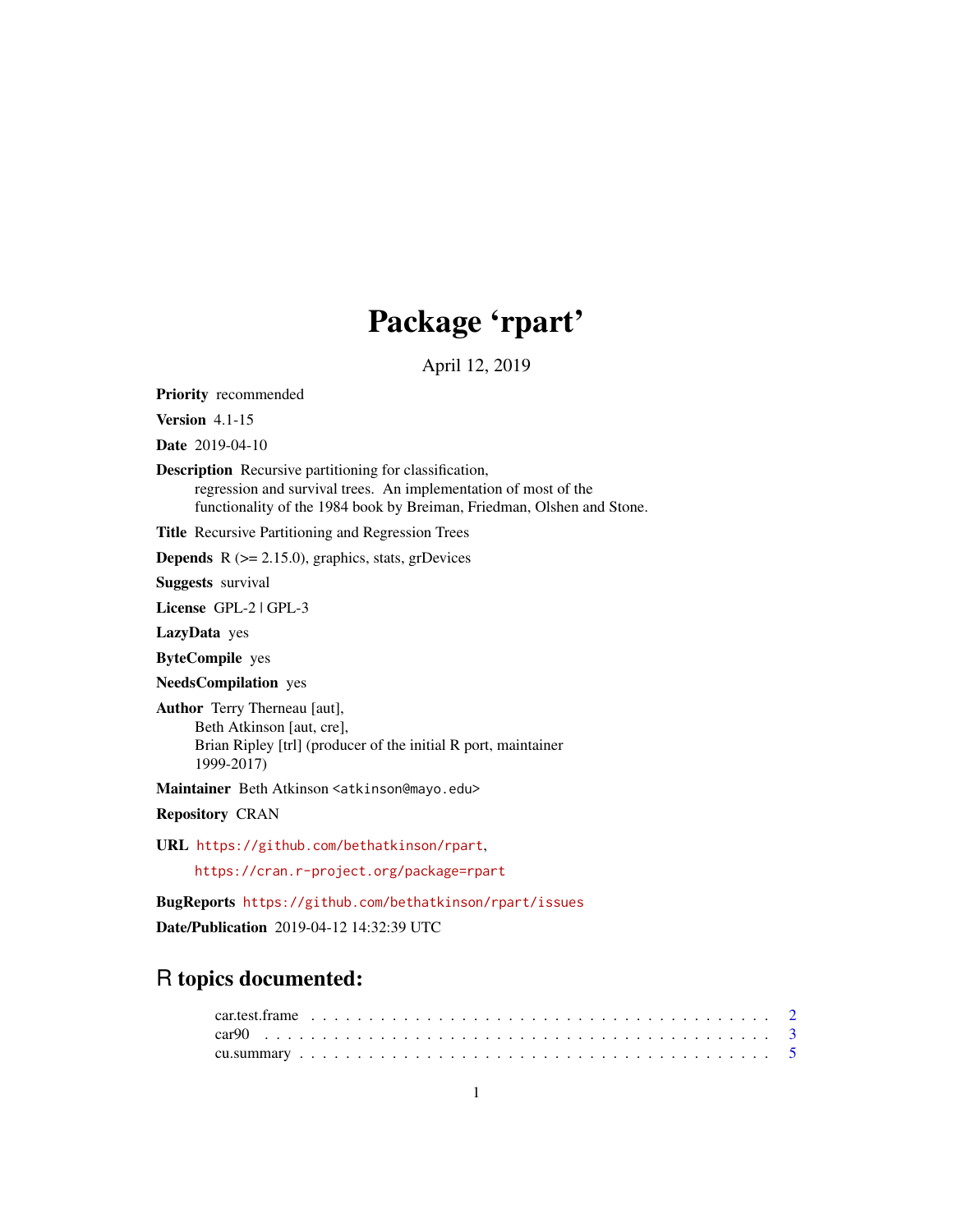<span id="page-1-0"></span>

|       | -6                        |
|-------|---------------------------|
|       | -7                        |
|       | $\overline{\phantom{0}}8$ |
|       | 9                         |
|       | 9                         |
|       | -10                       |
|       | - 12                      |
|       |                           |
|       |                           |
|       |                           |
|       |                           |
|       |                           |
|       |                           |
|       |                           |
|       |                           |
|       |                           |
|       |                           |
|       |                           |
|       |                           |
|       |                           |
|       |                           |
|       |                           |
|       |                           |
|       |                           |
|       |                           |
| Index | 33                        |

<span id="page-1-1"></span>car.test.frame *Automobile Data from 'Consumer Reports' 1990*

#### Description

The car.test.frame data frame has 60 rows and 8 columns, giving data on makes of cars taken from the April, 1990 issue of *Consumer Reports*. This is part of a larger dataset, some columns of which are given in cu. summary.

# Usage

car.test.frame

# Format

This data frame contains the following columns:

Price a numeric vector giving the list price in US dollars of a standard model

Country of origin, a factor with levels 'France', 'Germany', 'Japan' , 'Japan/USA', 'Korea', 'Mexico', 'Sweden' and 'USA'

Reliability a numeric vector coded 1 to 5.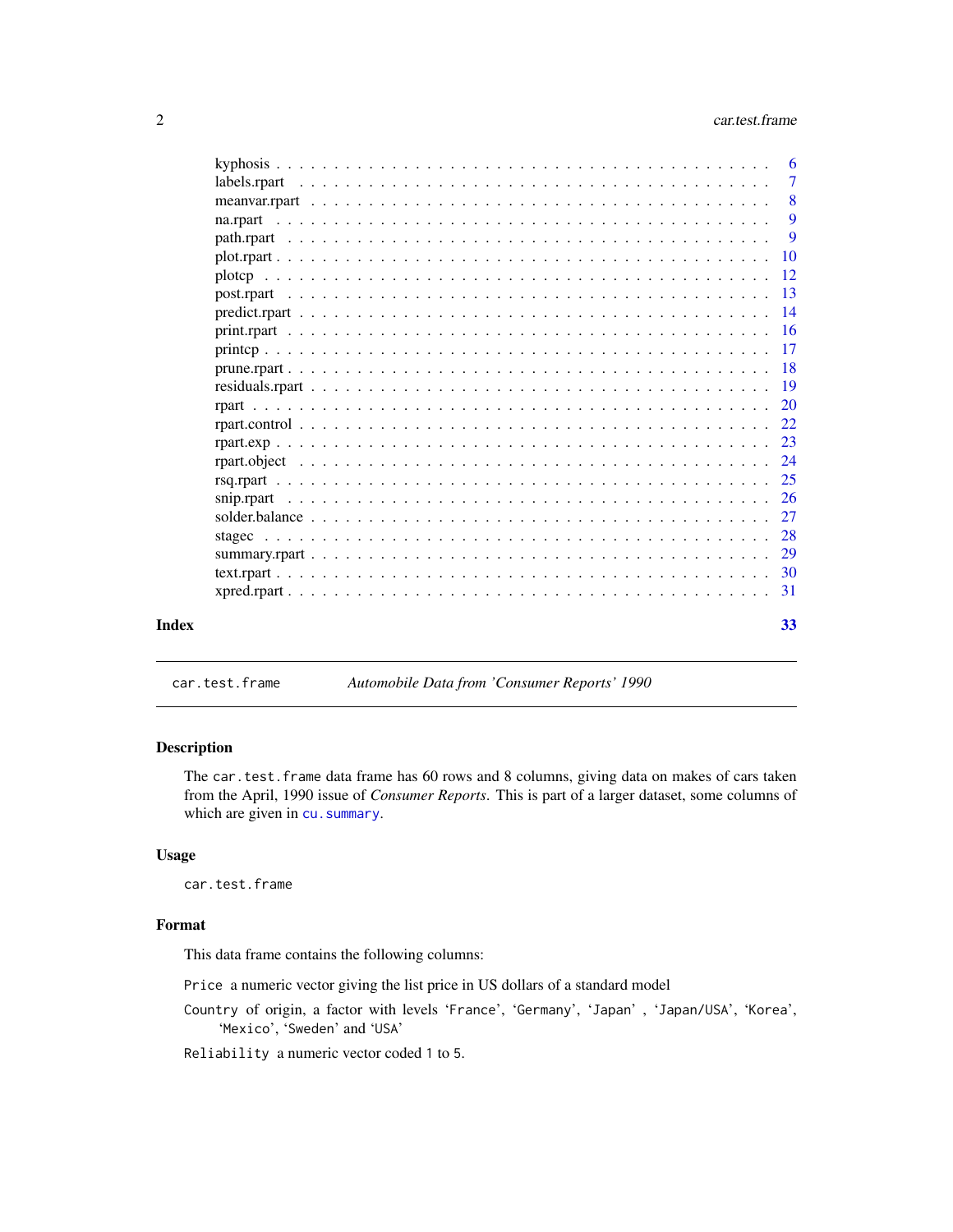#### <span id="page-2-0"></span> $car90$  3

Mileage fuel consumption miles per US gallon, as tested.

Type a factor with levels Compact Large Medium Small Sporty Van

Weight kerb weight in pounds.

Disp. the engine capacity (displacement) in litres.

HP the net horsepower of the vehicle.

#### Source

*Consumer Reports*, April, 1990, pp. 235–288 quoted in

John M. Chambers and Trevor J. Hastie eds. (1992) *Statistical Models in S*, Wadsworth and Brooks/Cole, Pacific Grove, CA, pp. 46–47.

#### See Also

[car90](#page-2-1), [cu.summary](#page-4-1)

#### Examples

z.auto <- rpart(Mileage ~ Weight, car.test.frame) summary(z.auto)

<span id="page-2-1"></span>car90 *Automobile Data from 'Consumer Reports' 1990*

#### **Description**

Data on 111 cars, taken from pages 235–255, 281–285 and 287–288 of the April 1990 *Consumer Reports* Magazine.

#### Usage

data(car90)

#### Format

The data frame contains the following columns

Country a factor giving the country in which the car was manufactured

Disp engine displacement in cubic inches

Disp2 engine displacement in liters

Eng.Rev engine revolutions per mile, or engine speed at 60 mph

Front. Hd distance between the car's head-liner and the head of a 5 ft. 9 in. front seat passenger, in inches, as measured by CU

Frt.Leg.Room maximum front leg room, in inches, as measured by CU

Frt.Shld front shoulder room, in inches, as measured by CU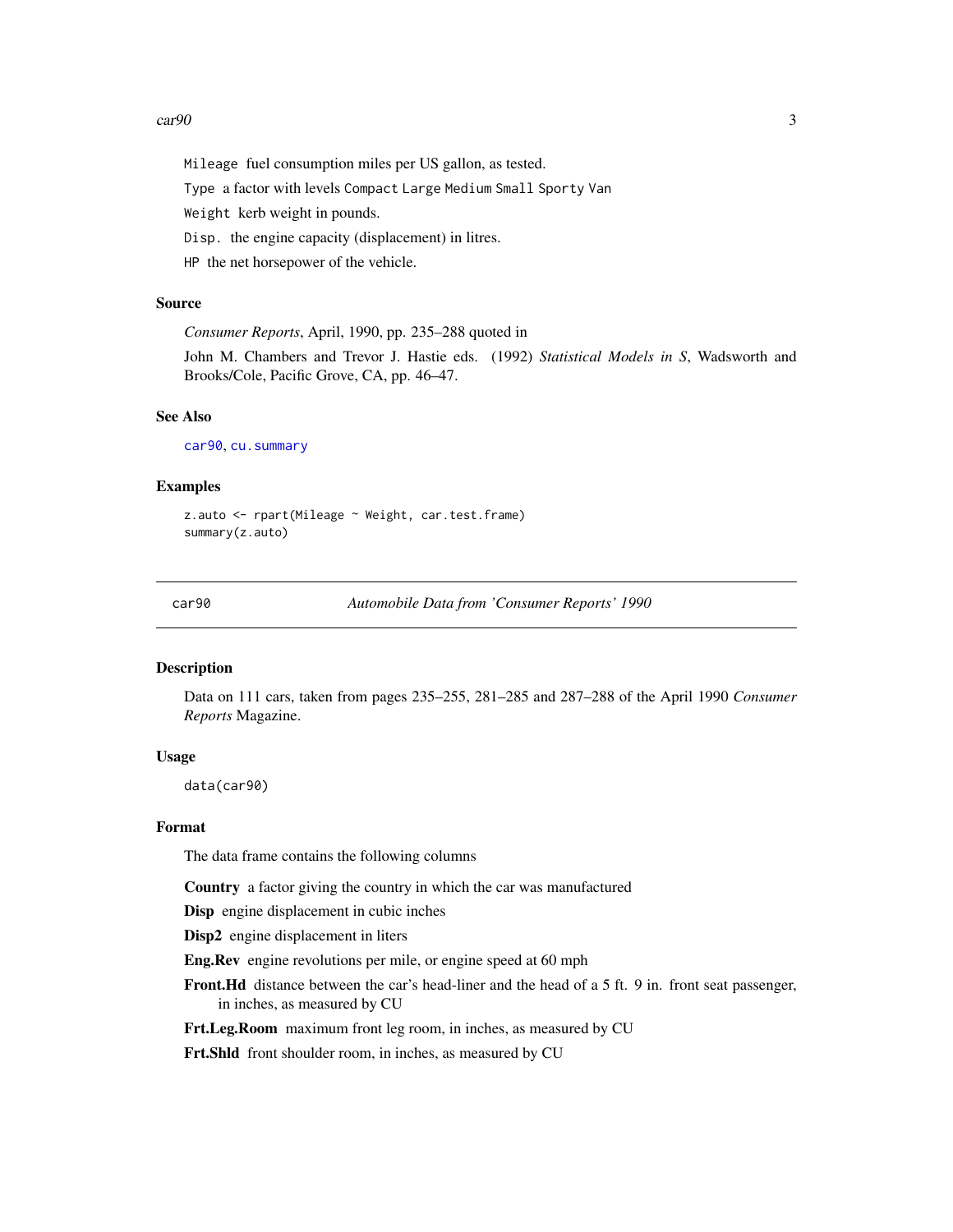Gear.Ratio the overall gear ratio, high gear, for manual transmission

Gear2 the overall gear ratio, high gear, for automatic transmission

HP net horsepower

HP.revs the red line—the maximum safe engine speed in rpm

Height height of car, in inches, as supplied by manufacturer

Length overall length, in inches, as supplied by manufacturer

Luggage luggage space

Mileage a numeric vector of gas mileage in miles/gallon as tested by CU; contains NAs.

Model2 alternate name, if the car was sold under two labels

Price list price with standard equipment, in dollars

Rear.Hd distance between the car's head-liner and the head of a 5 ft 9 in. rear seat passenger, in inches, as measured by CU

Rear.Seating rear fore-and-aft seating room, in inches, as measured by CU

RearShld rear shoulder room, in inches, as measured by CU

Reliability an ordered factor with levels 'Much worse' < 'worse' < 'average' < 'better' < 'Much better': contains NAs.

Rim factor giving the rim size

Sratio.m Number of turns of the steering wheel required for a turn of 30 foot radius, manual steering

**Sratio.p** Number of turns of the steering wheel required for a turn of 30 foot radius, power steering

Steering steering type offered: manual, power, or both

Tank fuel refill capacity in gallons

Tires factor giving tire size

- Trans1 manual transmission, a factor with levels '', 'man.4', 'man.5' and 'man.6'
- Trans2 automatic transmission, a factor with levels '', 'auto.3', 'auto.4', and 'auto.CVT'. No car is missing both the manual and automatic transmission variables, but several had both as options
- Turning the radius of the turning circle in feet
- Type a factor giving the general type of car. The levels are: 'Small', 'Sporty', 'Compact', 'Medium', 'Large', 'Van'
- Weight an order statistic giving the relative weights of the cars; 1 is the lightest and 111 is the heaviest

Wheel.base length of wheelbase, in inches, as supplied by manufacturer

Width width of car, in inches, as supplied by manufacturer

#### Source

This is derived (with permission) from the data set car.all in S-PLUS, but with some further clean up of variable names and definitions.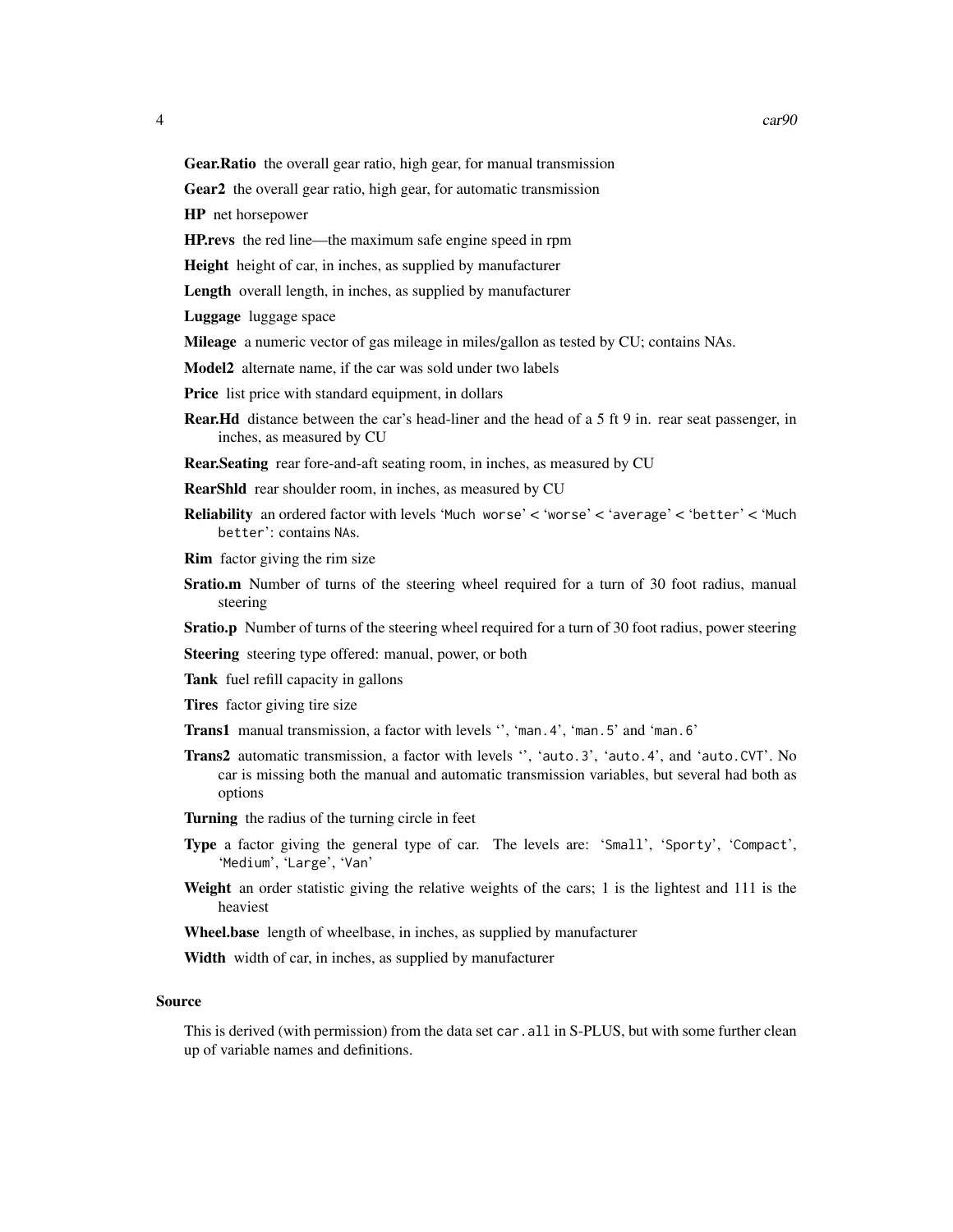# <span id="page-4-0"></span>cu.summary 5

#### See Also

[car.test.frame](#page-1-1), [cu.summary](#page-4-1) for extracts from other versions of the dataset.

#### Examples

```
data(car90)
plot(car90$Price/1000, car90$Weight,
     xlab = "Price (thousands)", ylab = "Weight (lbs)")
mlowess \leq function(x, y, ...) {
   keep \leq !(is.na(x) | is.na(y))
   lowess(x[keep], y[keep], ...)
}
with(car90, lines(mlowess(Price/1000, Weight, f = 0.5)))
```
<span id="page-4-1"></span>cu.summary *Automobile Data from 'Consumer Reports' 1990*

#### Description

The cu.summary data frame has 117 rows and 5 columns, giving data on makes of cars taken from the April, 1990 issue of *Consumer Reports*.

#### Usage

cu.summary

#### Format

This data frame contains the following columns:

Price a numeric vector giving the list price in US dollars of a standard model

- Country of origin, a factor with levels 'Brazil', 'England', 'France', 'Germany', 'Japan', 'Japan/USA', 'Korea', 'Mexico', 'Sweden' and 'USA'
- Reliability an ordered factor with levels 'Much worse' < 'worse' < 'average' < 'better' < 'Much better'

Mileage fuel consumption miles per US gallon, as tested.

Type a factor with levels Compact Large Medium Small Sporty Van

#### Source

*Consumer Reports*, April, 1990, pp. 235–288 quoted in

John M. Chambers and Trevor J. Hastie eds. (1992) *Statistical Models in S*, Wadsworth and Brooks/Cole, Pacific Grove, CA, pp. 46–47.

#### See Also

[car.test.frame](#page-1-1), [car90](#page-2-1)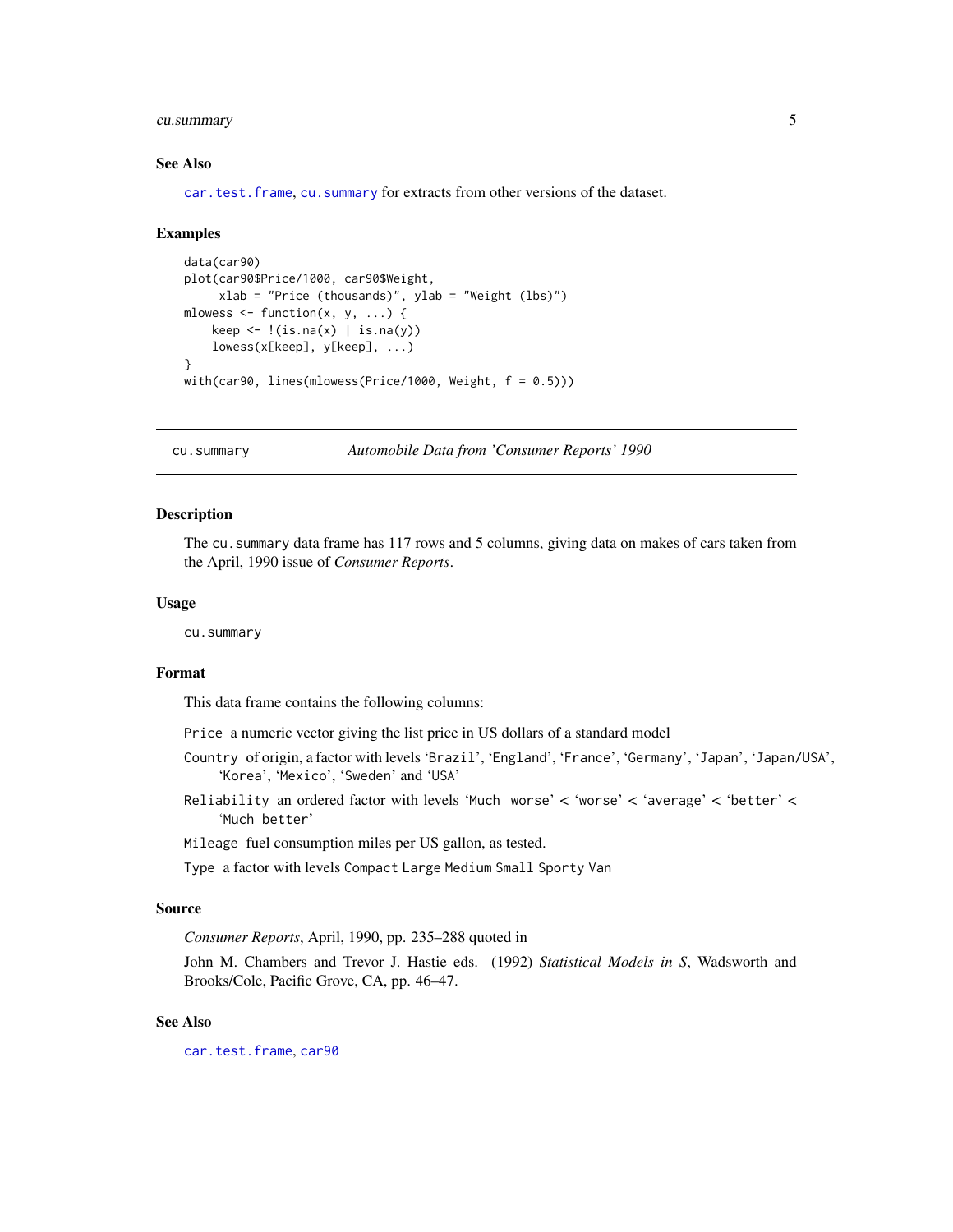#### Examples

```
fit <- rpart(Price ~ Mileage + Type + Country, cu.summary)
par(xpd = TRUE)plot(fit, compress = TRUE)
text(fit, use.n = TRUE)
```
kyphosis *Data on Children who have had Corrective Spinal Surgery*

#### Description

The kyphosis data frame has 81 rows and 4 columns. representing data on children who have had corrective spinal surgery

#### Usage

kyphosis

#### Format

This data frame contains the following columns:

Kyphosis a factor with levels absent present indicating if a kyphosis (a type of deformation) was present after the operation.

Age in months

Number the number of vertebrae involved

Start the number of the first (topmost) vertebra operated on.

# Source

John M. Chambers and Trevor J. Hastie eds. (1992) *Statistical Models in S*, Wadsworth and Brooks/Cole, Pacific Grove, CA.

#### Examples

```
fit <- rpart(Kyphosis ~ Age + Number + Start, data = kyphosis)
fit2 <- rpart(Kyphosis ~ Age + Number + Start, data = kyphosis,
             parms = list(prior = c(0.65, 0.35), split = "information")fit3 <- rpart(Kyphosis ~ Age + Number + Start, data=kyphosis,
             control = rpart.control(cp = 0.05)par(mfrow = c(1,2), xpd = TRUE)plot(fit)
text(fit, use.n = TRUE)
plot(fit2)
text(fit2, use.n = TRUE)
```
<span id="page-5-0"></span>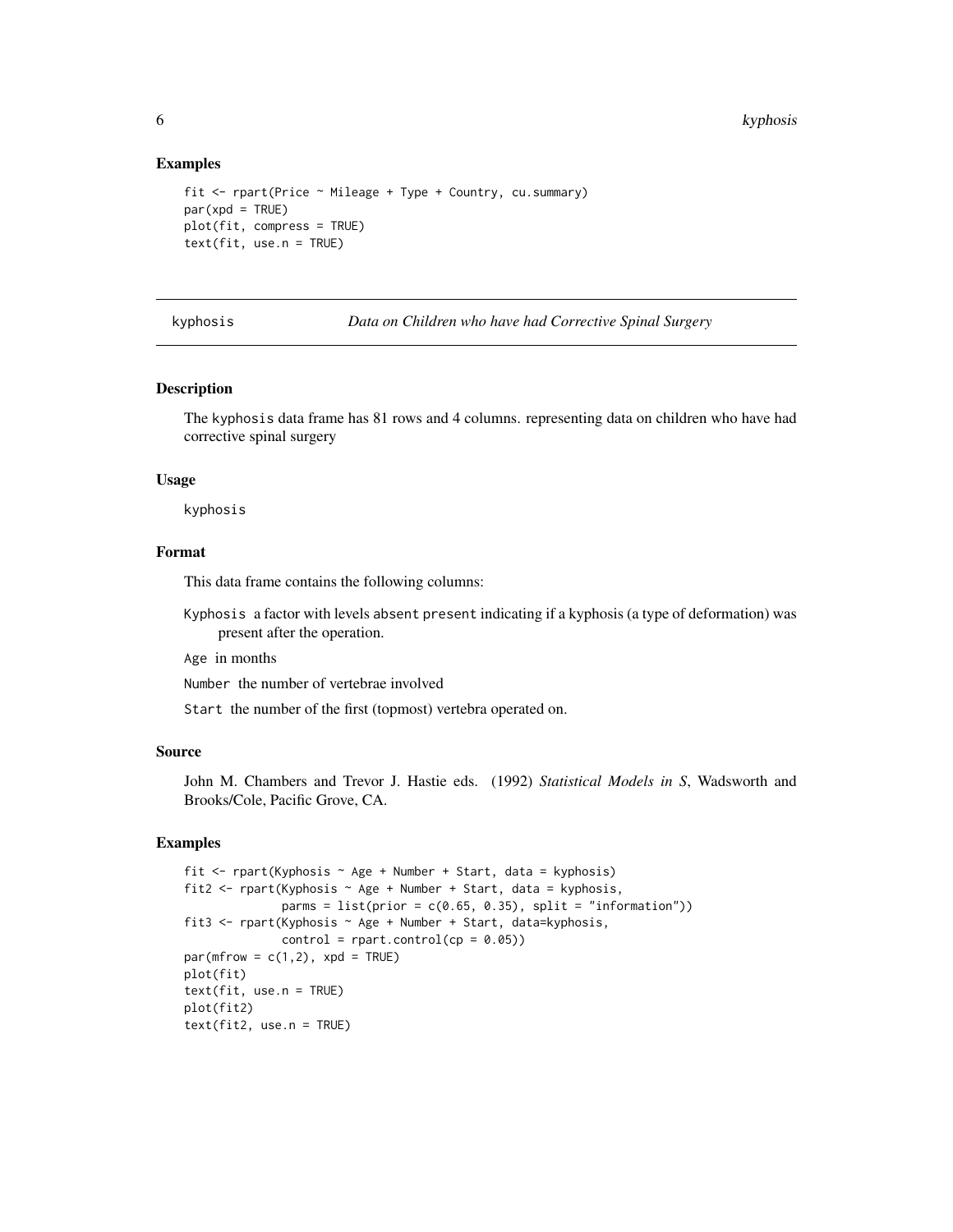<span id="page-6-1"></span><span id="page-6-0"></span>

This function provides labels for the branches of an rpart tree.

# Usage

```
## S3 method for class 'rpart'
labels(object, digits = 4, minlength = 1L, pretty, collapse = TRUE, \ldots)
```
#### Arguments

| object    | fitted model object of class "rpart". This is assumed to be the result of some<br>function that produces an object with the same named components as that re-<br>turned by the rpart function.                                                                                                                          |
|-----------|-------------------------------------------------------------------------------------------------------------------------------------------------------------------------------------------------------------------------------------------------------------------------------------------------------------------------|
| digits    | the number of digits to be used for numeric values. All of the rpart functions<br>that call labels explicitly set this value, with options ("digits") as the default.                                                                                                                                                   |
| minlength | the minimum length for abbreviation of character or factor variables. If $\theta$ no<br>abbreviation is done; if 1 single English letters are used, first lower case than<br>upper case (with a maximum of 52 levels). If the value is greater than, the<br>abbreviate function is used, passed the minlength argument. |
| pretty    | an argument included for compatibility with the <b>tree</b> package: pretty = $\theta$<br>implies minlength = $\theta$ L, pretty = NULL implies minlength = 1L, and<br>$pretty = TRUE$ implies minlength = 4L.                                                                                                          |
| collapse  | logical. The returned set of labels is always of the same length as the number of<br>nodes in the tree.                                                                                                                                                                                                                 |
|           | If collapse = TRUE (default), the returned value is a vector of labels for the<br>branch leading into each node, with "root" as the label for the top node.                                                                                                                                                             |
|           | If FALSE, the returned value is a two column matrix of labels for the left and<br>right branches leading out from each node, with "leaf" as the branch labels for<br>terminal nodes.                                                                                                                                    |
| .         | optional arguments to abbreviate.                                                                                                                                                                                                                                                                                       |

#### Value

Vector of split labels (collapse = TRUE) or matrix of left and right splits (collapse = FALSE) for the supplied rpart object. This function is called by printing methods for rpart and is not intended to be called directly by the users.

# See Also

[abbreviate](#page-0-0)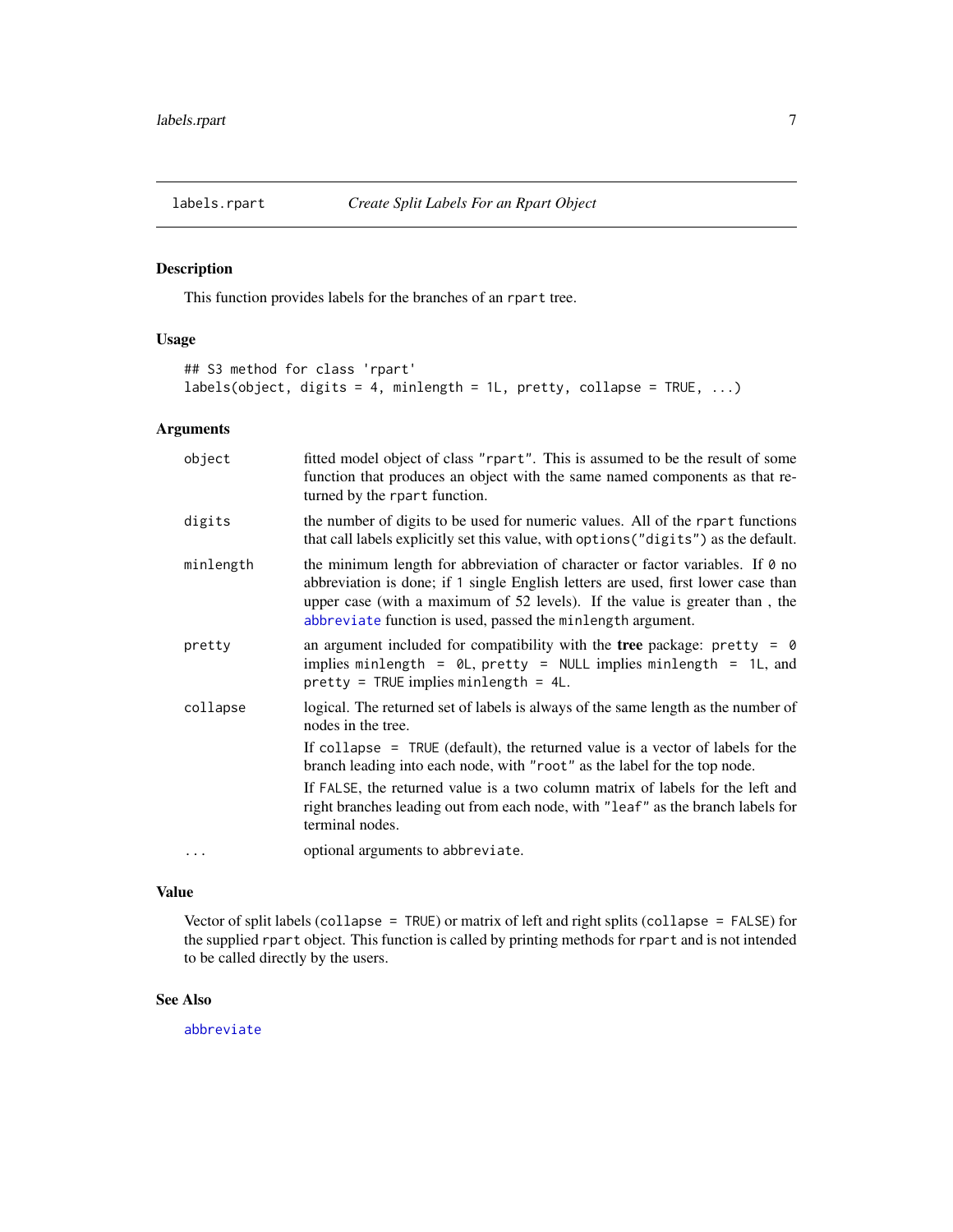<span id="page-7-0"></span>

Creates a plot on the current graphics device of the deviance of the node divided by the number of observations at the node. Also returns the node number.

# Usage

```
meanvar(tree, ...)
```

```
## S3 method for class 'rpart'
meanvar(tree, xlab = "ave(y)", ylab = "ave(deviance)", ...)
```
# Arguments

| tree | fitted model object of class "rpart". This is assumed to be the result of some<br>function that produces an object with the same named components as that re-<br>turned by the rpart function. |
|------|------------------------------------------------------------------------------------------------------------------------------------------------------------------------------------------------|
| xlab | x-axis label for the plot.                                                                                                                                                                     |
| vlab | y-axis label for the plot.                                                                                                                                                                     |
| .    | additional graphical parameters may be supplied as arguments to this function.                                                                                                                 |

# Value

an invisible list containing the following vectors is returned.

|       | fitted value at terminal nodes (yval).                      |
|-------|-------------------------------------------------------------|
|       | deviance of node divided by number of observations at node. |
| label | node number.                                                |

# Side Effects

a plot is put on the current graphics device.

# See Also

[plot.rpart](#page-9-1).

# Examples

```
z.auto <- rpart(Mileage ~ Weight, car.test.frame)
meanvar(z.auto, log = 'xy')
```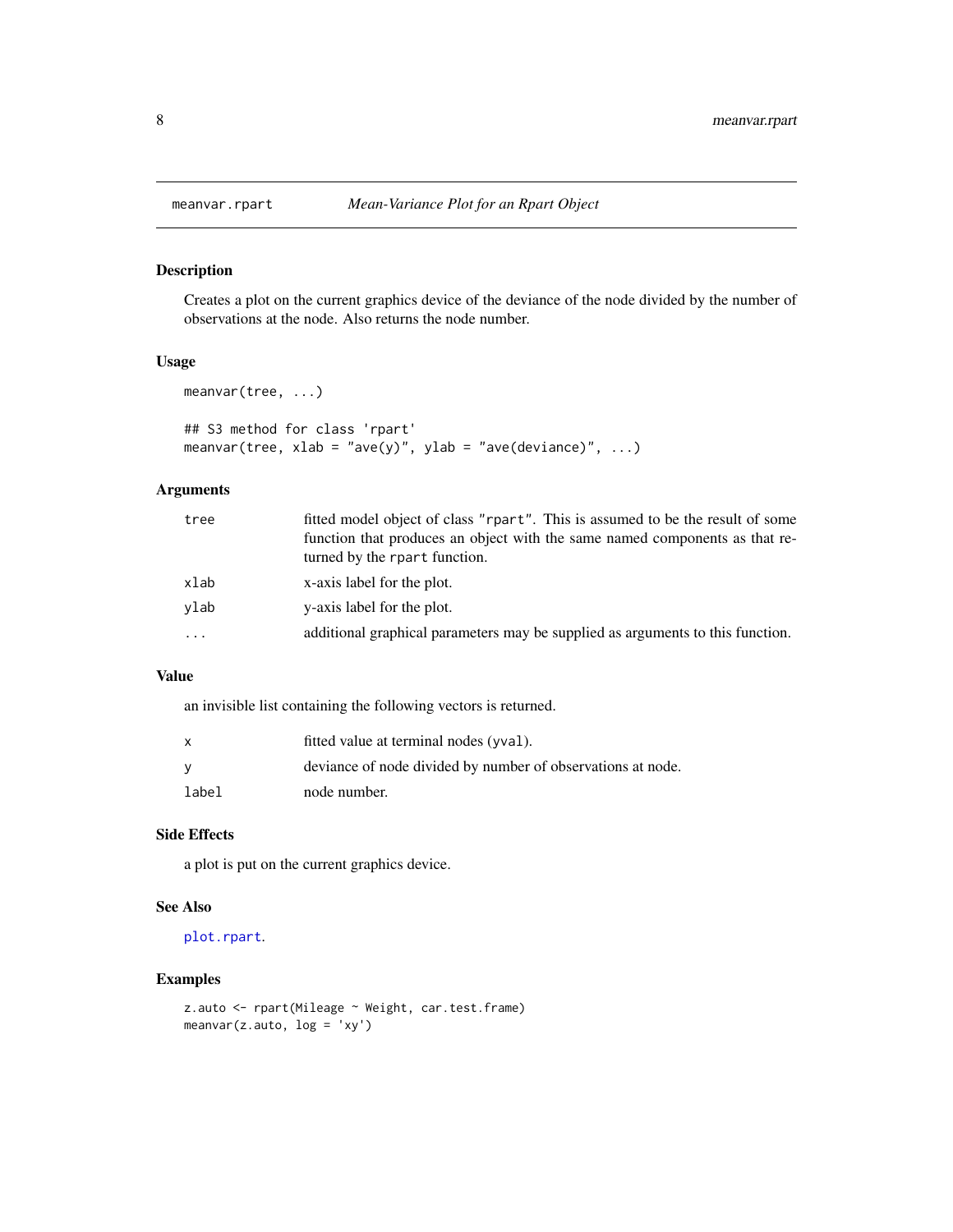<span id="page-8-0"></span>

Handles missing values in an "rpart" object.

#### Usage

na.rpart(x)

#### Arguments

x a model frame.

# Details

Default function that handles missing values when calling the function rpart.

It omits cases where part of the response is missing or all the explanatory variables are missing.

path.rpart *Follow Paths to Selected Nodes of an Rpart Object*

# Description

Returns a names list where each element contains the splits on the path from the root to the selected nodes.

# Usage

path.rpart(tree, nodes, pretty = 0, print.it = TRUE)

# Arguments

| tree     | fitted model object of class "rpart". This is assumed to be the result of some<br>function that produces an object with the same named components as that re-<br>turned by the rpart function.                                                  |
|----------|-------------------------------------------------------------------------------------------------------------------------------------------------------------------------------------------------------------------------------------------------|
| nodes    | an integer vector containing indices (node numbers) of all nodes for which paths<br>are desired. If missing, user selects nodes as described below.                                                                                             |
| pretty   | an integer denoting the extent to which factor levels in split labels will be abbre-<br>viated. A value of (0) signifies no abbreviation. A NULL, the default, signifies<br>using elements of letters to represent the different factor levels. |
| print.it | Logical. Denotes whether paths will be printed out as nodes are interactively<br>selected. Irrelevant if nodes argument is supplied.                                                                                                            |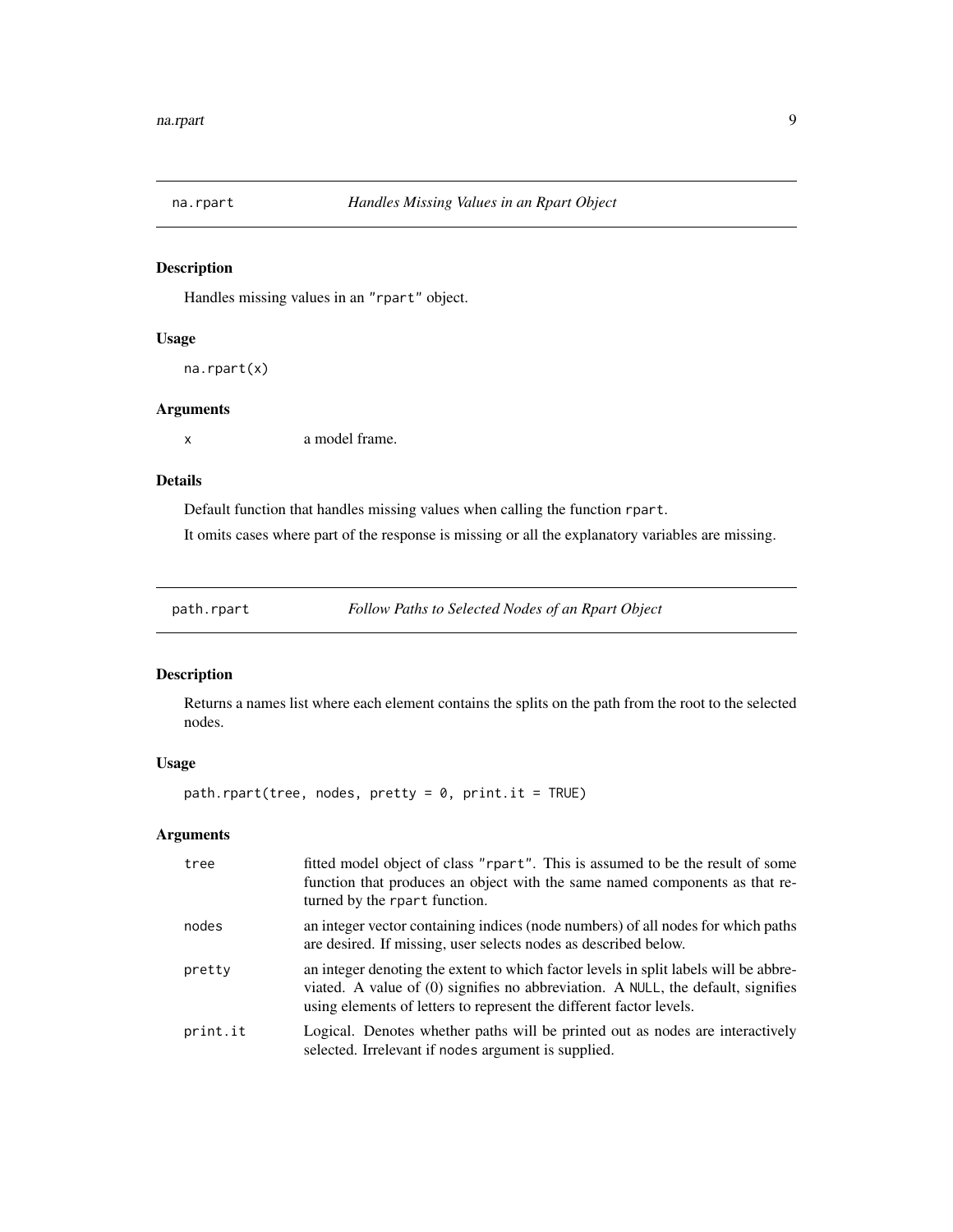# Details

The function has a required argument as an rpart object and a list of nodes as optional arguments. Omitting a list of nodes will cause the function to wait for the user to select nodes from the dendrogram. It will return a list, with one component for each node specified or selected. The component contains the sequence of splits leading to that node. In the graphical interaction, the individual paths are printed out as nodes are selected.

# Value

A named (by node) list, each element of which contains all the splits on the path from the root to the specified or selected nodes.

#### Graphical Interaction

A dendrogram of the rpart object is expected to be visible on the graphics device, and a graphics input device (e.g. a mouse) is required. Clicking (the selection button) on a node selects that node. This process may be repeated any number of times. Clicking the exit button will stop the selection process and return the list of paths.

# References

This function was modified from path.tree in S.

# See Also

[rpart](#page-19-1)

# Examples

```
fit <- rpart(Kyphosis ~ Age + Number + Start, data = kyphosis)
print(fit)
path.rpart(fit, node = c(11, 22))
```
<span id="page-9-1"></span>plot.rpart *Plot an Rpart Object*

#### Description

Plots an rpart object on the current graphics device.

#### Usage

```
## S3 method for class 'rpart'
plot(x, uniform = FALSE, branch = 1, compress = FALSE, nspace,margin = 0, minbranch = 0.3, ...
```
<span id="page-9-0"></span>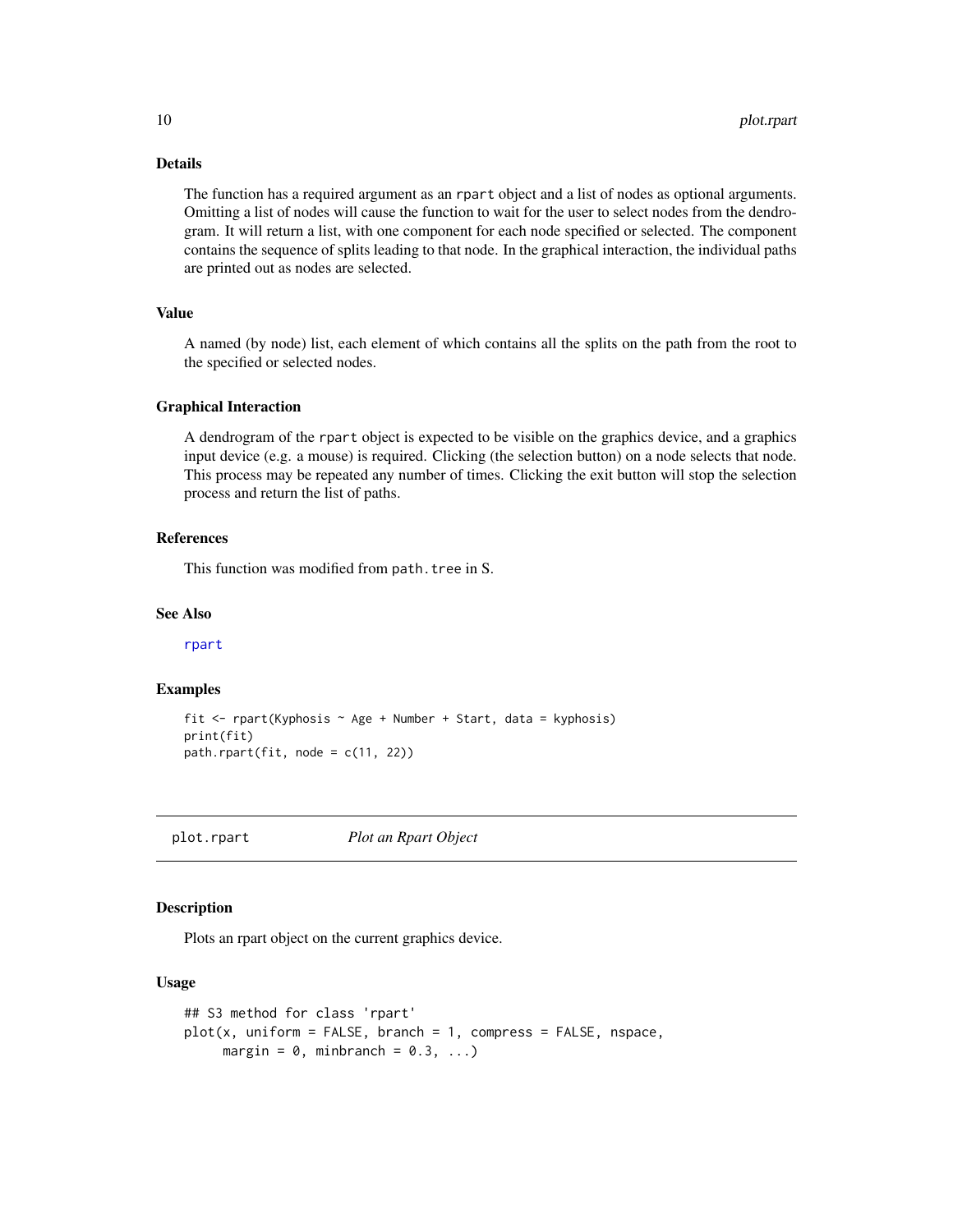#### <span id="page-10-0"></span>plot.rpart that the contract of the contract of the contract of the contract of the contract of the contract of the contract of the contract of the contract of the contract of the contract of the contract of the contract o

#### Arguments

| $\times$  | a fitted object of class "rpart", containing a classification, regression, or rate<br>tree.                                                                                                                                                                                                                                                                         |
|-----------|---------------------------------------------------------------------------------------------------------------------------------------------------------------------------------------------------------------------------------------------------------------------------------------------------------------------------------------------------------------------|
| uniform   | if TRUE, uniform vertical spacing of the nodes is used; this may be less cluttered<br>when fitting a large plot onto a page. The default is to use a non-uniform spacing<br>proportional to the error in the fit.                                                                                                                                                   |
| branch    | controls the shape of the branches from parent to child node. Any number from<br>0 to 1 is allowed. A value of 1 gives square shouldered branches, a value of 0<br>give V shaped branches, with other values being intermediate.                                                                                                                                    |
| compress  | if FALSE, the leaf nodes will be at the horizontal plot coordinates of 1: nleaves.<br>If TRUE, the routine attempts a more compact arrangement of the tree. The com-<br>paction algorithm assumes uniform=TRUE; surprisingly, the result is usually an<br>improvement even when that is not the case.                                                               |
| nspace    | the amount of extra space between a node with children and a leaf, as compared<br>to the minimal space between leaves. Applies to compressed trees only. The<br>default is the value of branch.                                                                                                                                                                     |
| margin    | an extra fraction of white space to leave around the borders of the tree. (Long<br>labels sometimes get cut off by the default computation).                                                                                                                                                                                                                        |
| minbranch | set the minimum length for a branch to minbranch times the average branch<br>length. This parameter is ignored if uniform=TRUE. Sometimes a split will give<br>very little improvement, or even (in the classification case) no improvement at<br>all. A tree with branch lengths strictly proportional to improvement leaves no<br>room to squeeze in node labels. |
| $\cdots$  | arguments to be passed to or from other methods.                                                                                                                                                                                                                                                                                                                    |

# Details

This function is a method for the generic function plot, for objects of class rpart. The y-coordinate of the top node of the tree will always be 1.

# Value

The coordinates of the nodes are returned as a list, with components x and y.

#### Side Effects

An unlabeled plot is produced on the current graphics device: one being opened if needed.

In order to build up a plot in the usual S style, e.g., a separate text command for adding labels, some extra information about the plot needs be retained. This is kept in an environment in the package.

# See Also

[rpart](#page-19-1), [text.rpart](#page-29-1)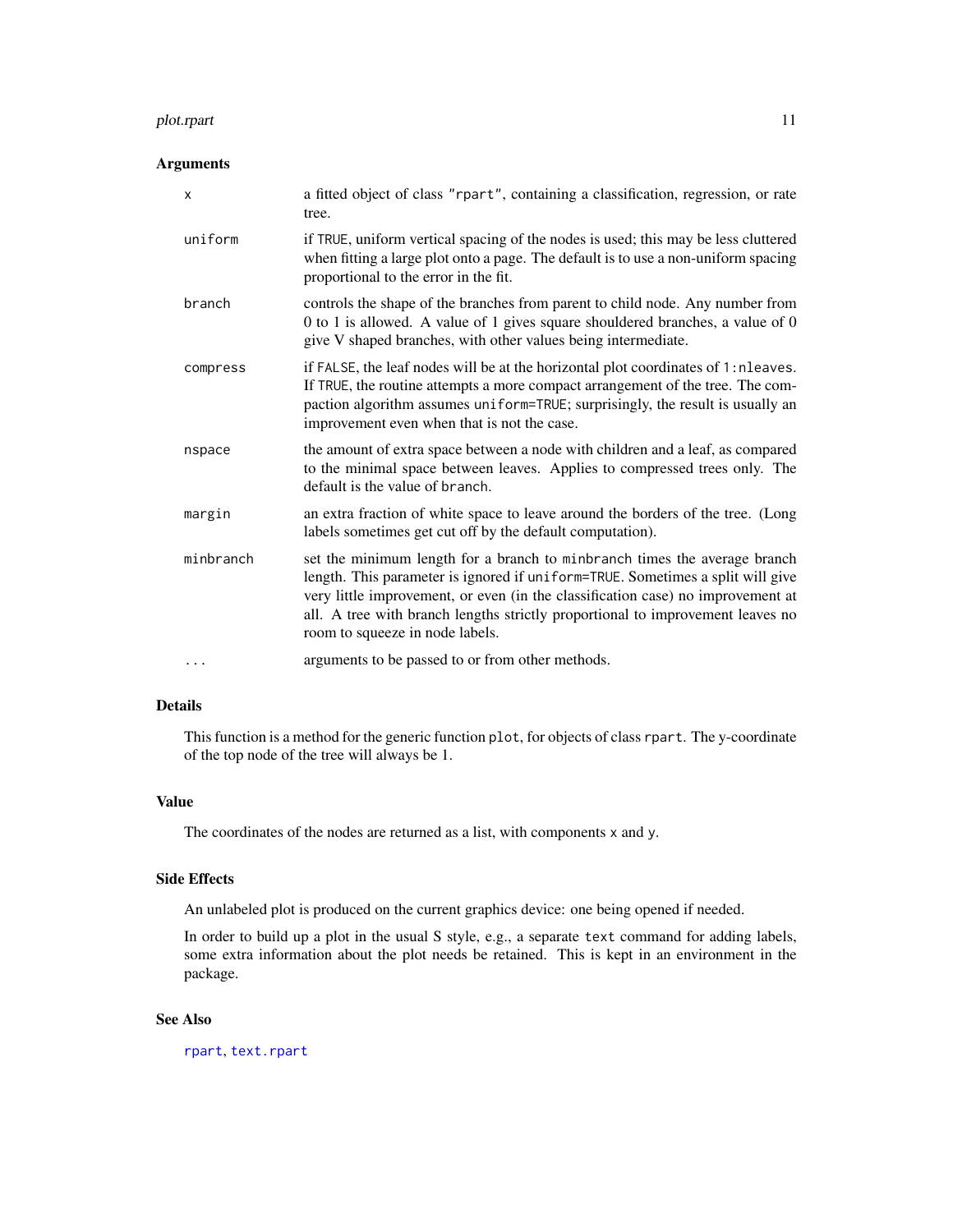12 plotcp

#### Examples

```
fit <- rpart(Price ~ Mileage + Type + Country, cu.summary)
par(xpd = TRUE)plot(fit, compress = TRUE)
text(fit, use.n = TRUE)
```

| г |  |
|---|--|
| Ο |  |

Plot a Complexity Parameter Table for an Rpart Fit

#### Description

Gives a visual representation of the cross-validation results in an rpart object.

#### Usage

```
plotcp(x, minline = TRUE, lty = 3, col = 1,upper = c("size", "splits", "none"), ...)
```
#### Arguments

| $\mathsf{x}$ | an object of class "rpart"                                                                                        |
|--------------|-------------------------------------------------------------------------------------------------------------------|
| minline      | whether a horizontal line is drawn 1SE above the minimum of the curve.                                            |
| lty          | line type for this line                                                                                           |
| col          | colour for this line                                                                                              |
| upper        | what is plotted on the top axis: the size of the tree (the number of leaves), the<br>number of splits or nothing. |
|              | additional plotting parameters                                                                                    |

# Details

The set of possible cost-complexity prunings of a tree from a nested set. For the geometric means of the intervals of values of cp for which a pruning is optimal, a cross-validation has (usually) been done in the initial construction by [rpart](#page-19-1). The cptable in the fit contains the mean and standard deviation of the errors in the cross-validated prediction against each of the geometric means, and these are plotted by this function. A good choice of cp for pruning is often the leftmost value for which the mean lies below the horizontal line.

#### Value

None.

#### Side Effects

A plot is produced on the current graphical device.

#### See Also

[rpart](#page-19-1), [printcp](#page-16-1), [rpart.object](#page-23-1)

<span id="page-11-0"></span>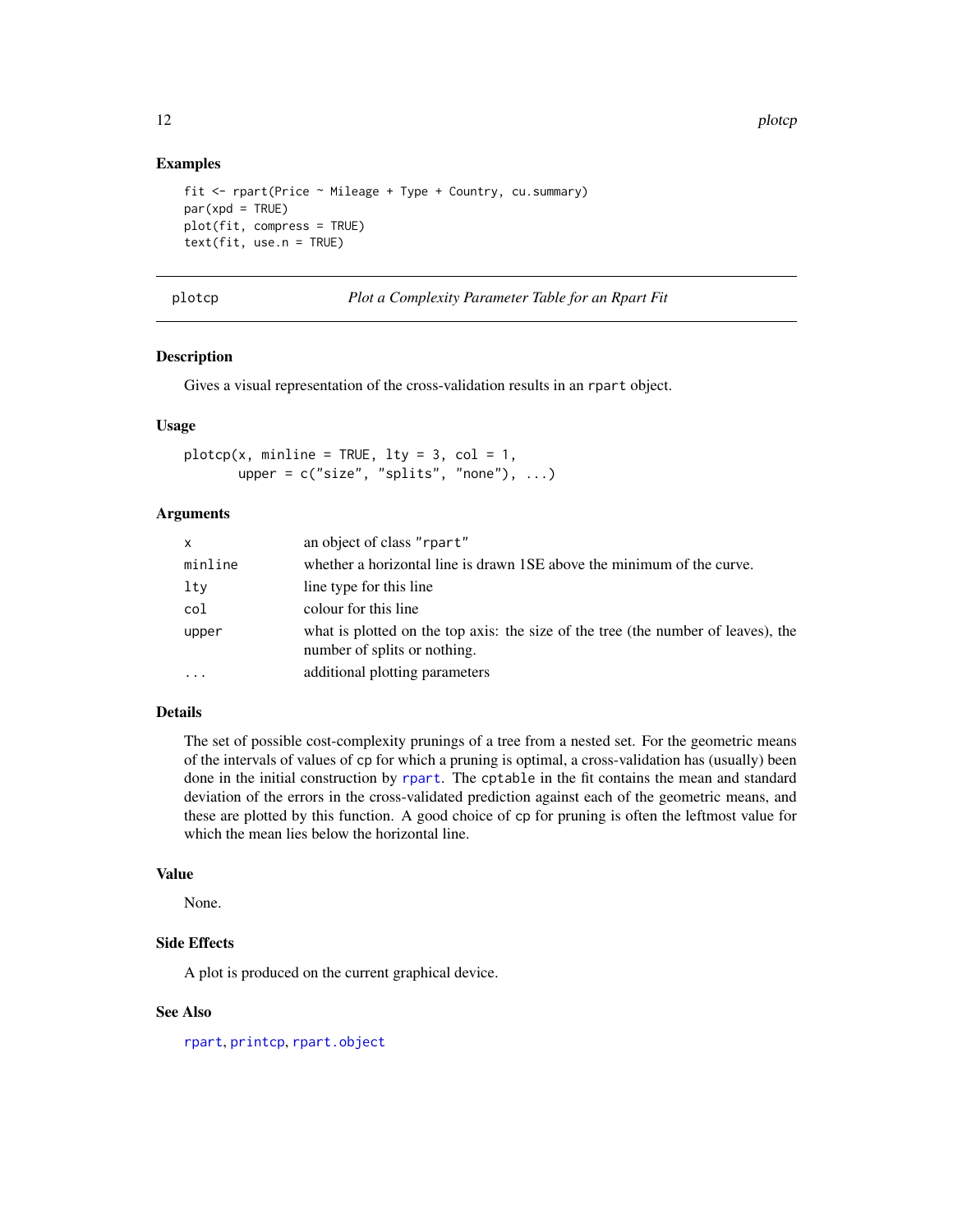<span id="page-12-0"></span>

Generates a PostScript presentation plot of an rpart object.

# Usage

```
post(tree, ...)
## S3 method for class 'rpart'
post(tree, title.,
     filename = paste(deparse(substitute(tree)), ".ps", sep = ""),
     digits = getOption("digits") - 2, pretty = TRUE,
     use.n = TRUE, horizontal = TRUE, \ldots)
```
# Arguments

| tree       | fitted model object of class "rpart". This is assumed to be the result of some<br>function that produces an object with the same named components as that re-<br>turned by the rpart function.                                                                                                                                 |
|------------|--------------------------------------------------------------------------------------------------------------------------------------------------------------------------------------------------------------------------------------------------------------------------------------------------------------------------------|
| title.     | a title which appears at the top of the plot. By default, the name of the rpart<br>endpoint is printed out.                                                                                                                                                                                                                    |
| filename   | ASCII file to contain the output. By default, the name of the file is the name of<br>the object given by rpart (with the suffix .ps added). If filename $=$ "", the<br>plot appears on the current graphical device.                                                                                                           |
| digits     | number of significant digits to include in numerical data.                                                                                                                                                                                                                                                                     |
| pretty     | an integer denoting the extent to which factor levels will be abbreviated in the<br>character strings defining the splits; (0) signifies no abbreviation of levels. A<br>NULL signifies using elements of letters to represent the different factor levels.<br>The default (TRUE) indicates the maximum possible abbreviation. |
| use.n      | Logical. If TRUE (default), adds to label (\#events level1/\#events level2/etc. for<br>method class, n for method anova, and \#events/n for methods poisson and<br>exp).                                                                                                                                                       |
| horizontal | Logical. If TRUE (default), plot is horizontal. If FALSE, plot appears as landscape.                                                                                                                                                                                                                                           |
| $\ddots$   | other arguments to the postscript function.                                                                                                                                                                                                                                                                                    |
|            |                                                                                                                                                                                                                                                                                                                                |

#### Details

The plot created uses the functions plot.rpart and text.rpart (with the fancy option). The settings were chosen because they looked good to us, but other options may be better, depending on the rpart object. Users are encouraged to write their own function containing favorite options.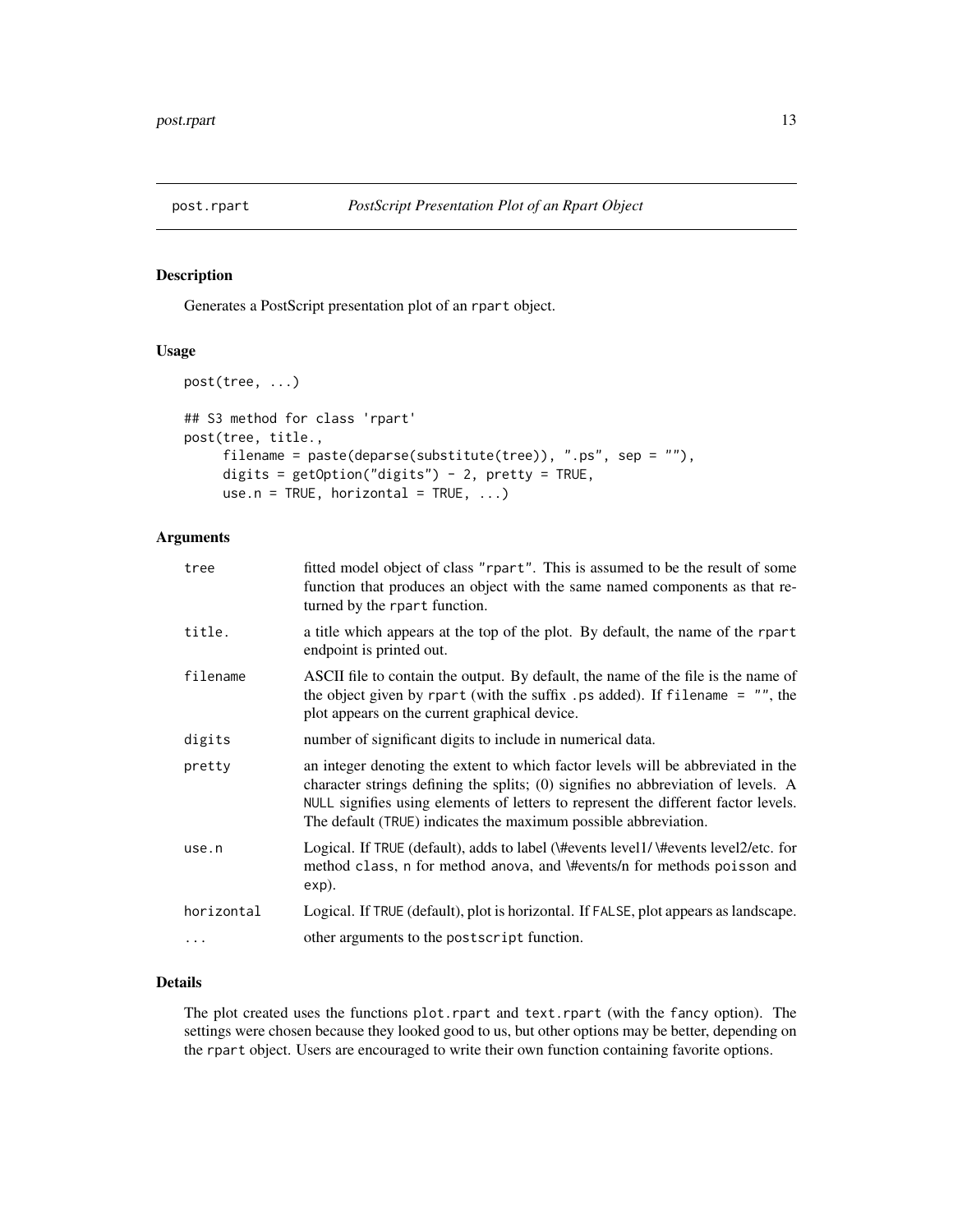# Side Effects

a plot of rpart is created using the postscript driver, or the current device if filename = "".

# See Also

[plot.rpart](#page-9-1), [rpart](#page-19-1), [text.rpart](#page-29-1), [abbreviate](#page-0-0)

# Examples

```
## Not run:
z.auto <- rpart(Mileage ~ Weight, car.test.frame)
post(z.auto, file = "") # display tree on active device
  # now construct postscript version on file "pretty.ps"
  # with no title
post(z.auto, file = "pretty.ps", title = " ")
z.hp <- rpart(Mileage ~ Weight + HP, car.test.frame)
post(z.hp)
## End(Not run)
```
predict.rpart *Predictions from a Fitted Rpart Object*

# Description

Returns a vector of predicted responses from a fitted rpart object.

# Usage

```
## S3 method for class 'rpart'
predict(object, newdata,
      type = c("vector", "prob", "class", "matrix"),
      na. action = na. pass, ...
```
# Arguments

| object  | fitted model object of class "rpart". This is assumed to be the result of some<br>function that produces an object with the same named components as that re-<br>turned by the rpart function.                                                                                                                                               |
|---------|----------------------------------------------------------------------------------------------------------------------------------------------------------------------------------------------------------------------------------------------------------------------------------------------------------------------------------------------|
| newdata | data frame containing the values at which predictions are required. The predic-<br>tors referred to in the right side of formula (object) must be present by name<br>in newdata. If missing, the fitted values are returned.                                                                                                                 |
| type    | character string denoting the type of predicted value returned. If the rpart<br>object is a classification tree, then the default is to return prob predictions, a<br>matrix whose columns are the probability of the first, second, etc. class. (This<br>agrees with the default behavior of tree). Otherwise, a vector result is returned. |

<span id="page-13-0"></span>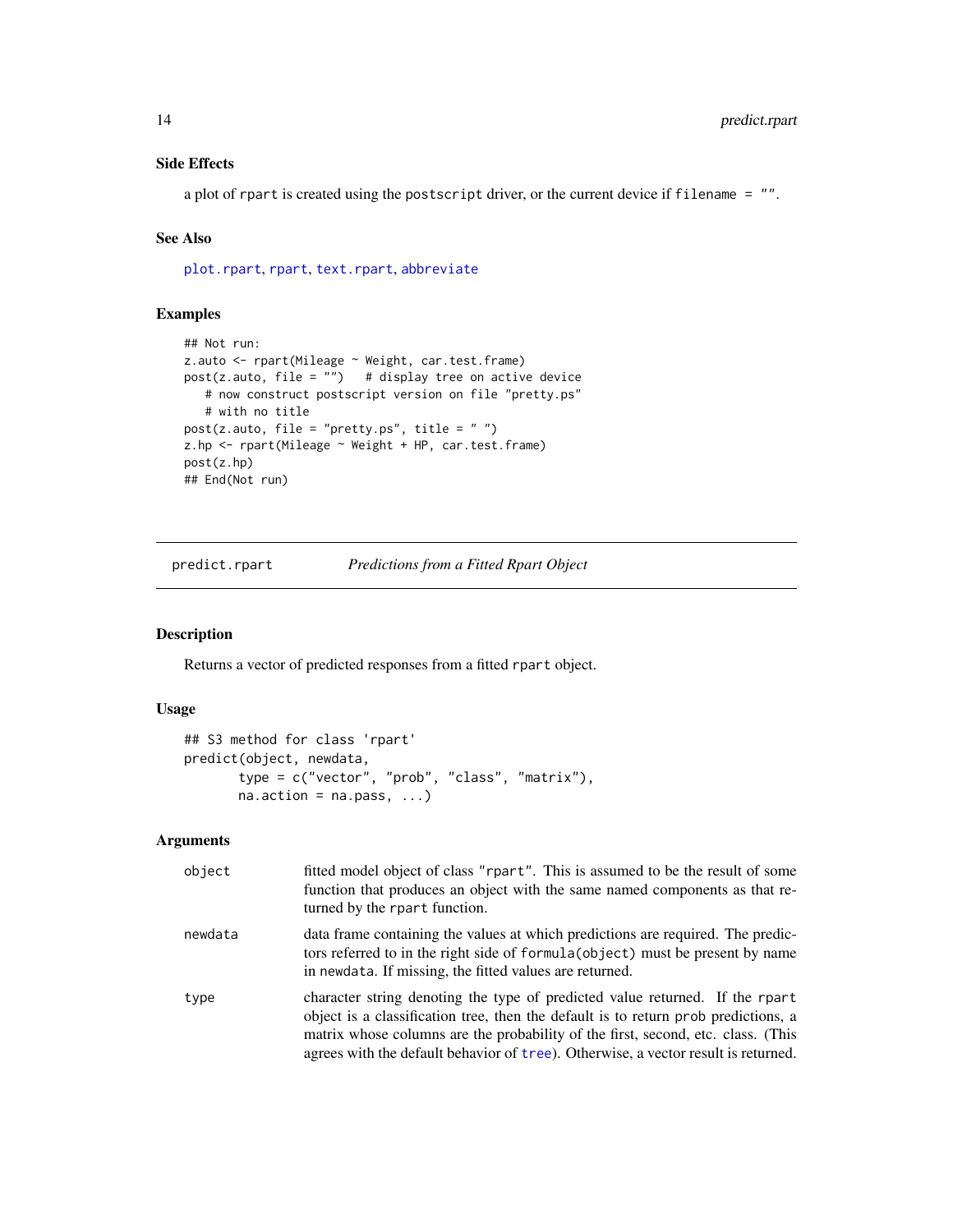#### <span id="page-14-0"></span>predict.rpart 15

| na.action               | a function to determine what should be done with missing values in newdata.    |
|-------------------------|--------------------------------------------------------------------------------|
|                         | The default is to pass them down the tree using surrogates in the way selected |
|                         | when the model was built. Other possibilities are na. omit and na. fail.       |
| $\cdot$ $\cdot$ $\cdot$ | further arguments passed to or from other methods.                             |

#### Details

This function is a method for the generic function predict for class "rpart". It can be invoked by calling predict for an object of the appropriate class, or directly by calling predict.rpart regardless of the class of the object.

#### Value

A new object is obtained by dropping newdata down the object. For factor predictors, if an observation contains a level not used to grow the tree, it is left at the deepest possible node and frame\$yval at the node is the prediction.

```
If type = "vector":
```
vector of predicted responses. For regression trees this is the mean response at the node, for Poisson trees it is the estimated response rate, and for classification trees it is the predicted class (as a number).

If type  $=$  "prob": (for a classification tree) a matrix of class probabilities.

If type  $=$  "matrix":

a matrix of the full responses (frame\$yval2 if this exists, otherwise frame\$yval). For regression trees, this is the mean response, for Poisson trees it is the response rate and the number of events at that node in the fitted tree, and for classification trees it is the concatenation of at least the predicted class, the class counts at that node in the fitted tree, and the class probabilities (some versions of rpart may contain further columns).

If type  $=$  "class":

(for a classification tree) a factor of classifications based on the responses.

#### See Also

[predict](#page-0-0), [rpart.object](#page-23-1)

#### Examples

```
z.auto <- rpart(Mileage ~ Weight, car.test.frame)
predict(z.auto)
fit <- rpart(Kyphosis ~ Age + Number + Start, data = kyphosis)
predict(fit, type = "prob") # class probabilities (default)
predict(fit, type = "vector") # level numbers
predict(fit, type = "class") # factor
predict(fit, type = "matrix") # level number, class frequencies, probabilities
sub <- c(sample(1:50, 25), sample(51:100, 25), sample(101:150, 25))
fit \le- rpart(Species \sim ., data = iris, subset = sub)
fit
```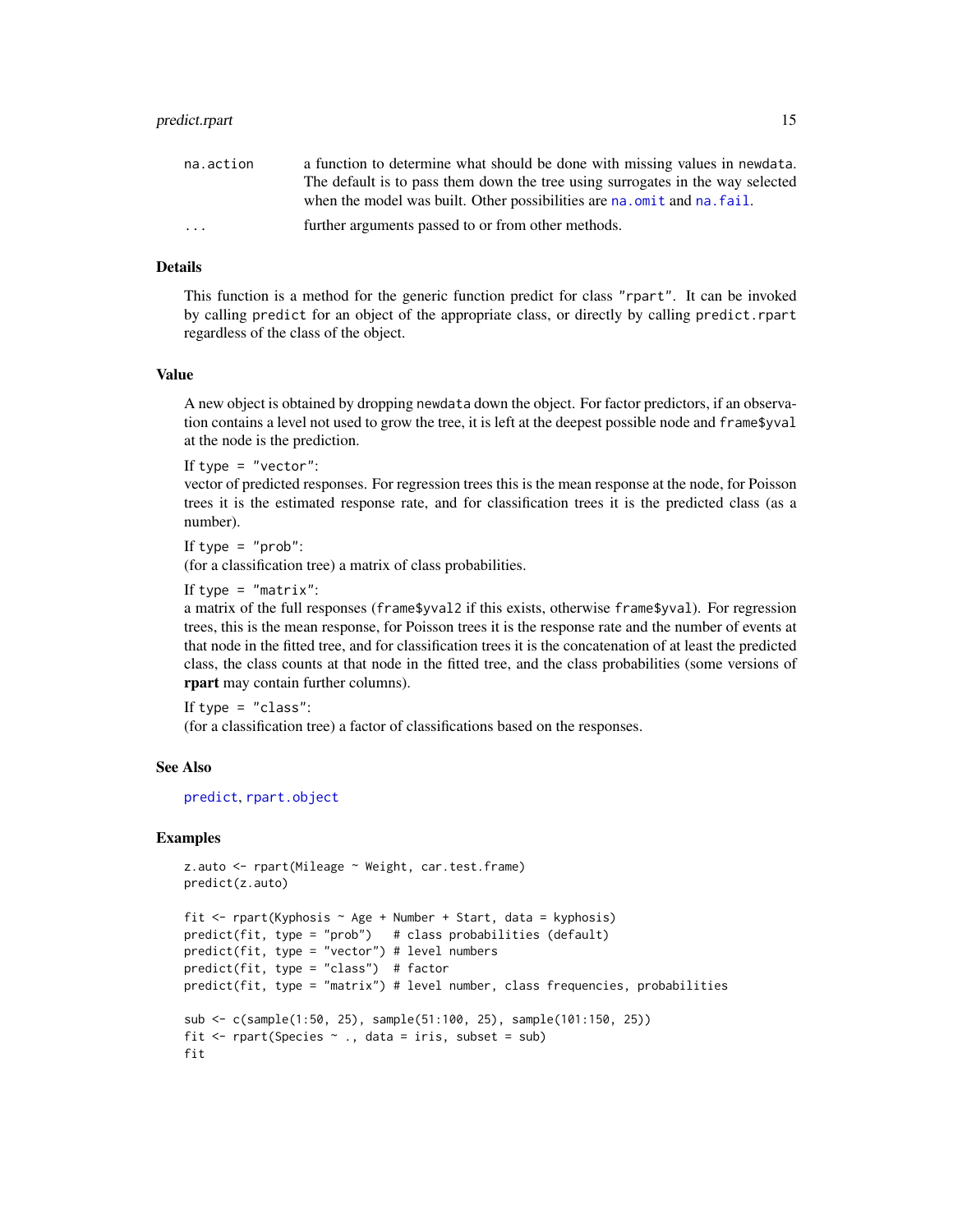```
table(predict(fit, iris[-sub,], type = "class"), iris[-sub, "Species"])
```
<span id="page-15-1"></span>print.rpart *Print an Rpart Object*

# Description

This function prints an rpart object. It is a method for the generic function print of class "rpart".

#### Usage

```
## S3 method for class 'rpart'
print(x, minlength = 0, spaces = 2, cp, digits = getOption("digits"), ...)
```
# Arguments

| x         | fitted model object of class "rpart". This is assumed to be the result of some<br>function that produces an object with the same named components as that re-<br>turned by the rpart function. |
|-----------|------------------------------------------------------------------------------------------------------------------------------------------------------------------------------------------------|
| minlength | Controls the abbreviation of labels: see labels. rpart.                                                                                                                                        |
| spaces    | the number of spaces to indent nodes of increasing depth.                                                                                                                                      |
| digits    | the number of digits of numbers to print.                                                                                                                                                      |
| cp        | prune all nodes with a complexity less than cp from the printout. Ignored if<br>unspecified.                                                                                                   |
| $\ddotsc$ | arguments to be passed to or from other methods.                                                                                                                                               |

#### Details

This function is a method for the generic function print for class "rpart". It can be invoked by calling print for an object of the appropriate class, or directly by calling print.rpart regardless of the class of the object.

# Side Effects

A semi-graphical layout of the contents of x\$frame is printed. Indentation is used to convey the tree topology. Information for each node includes the node number, split, size, deviance, and fitted value. For the "class" method, the class probabilities are also printed.

# See Also

[print](#page-0-0), [rpart.object](#page-23-1), [summary.rpart](#page-28-1), [printcp](#page-16-1)

<span id="page-15-0"></span>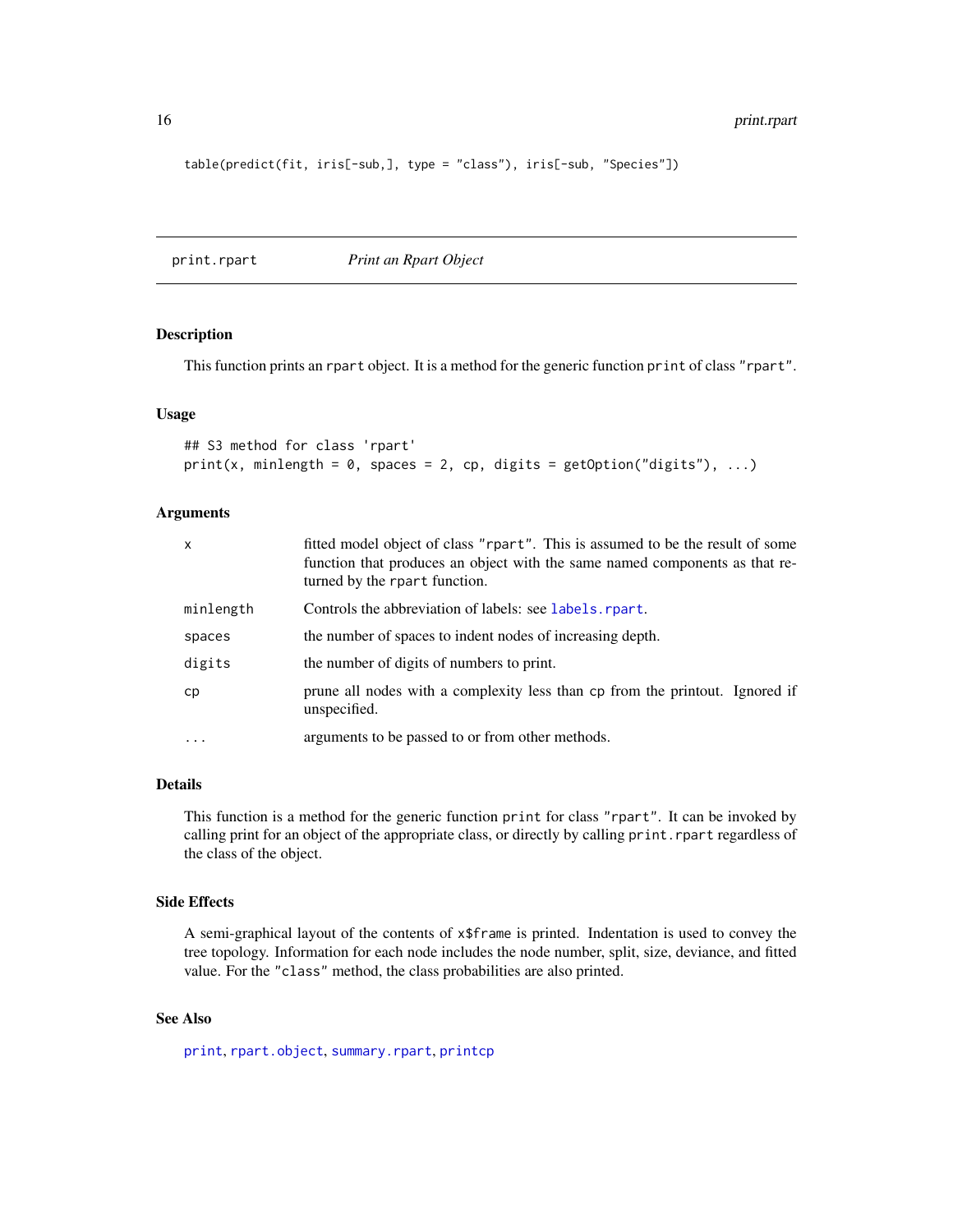#### <span id="page-16-0"></span>printcp and the state of the state of the state of the state of the state of the state of the state of the state of the state of the state of the state of the state of the state of the state of the state of the state of th

# Examples

```
z.auto <- rpart(Mileage ~ Weight, car.test.frame)
z.auto
## Not run: node), split, n, deviance, yval
     * denotes terminal node
1) root 60 1354.58300 24.58333
  2) Weight>=2567.5 45 361.20000 22.46667
    4) Weight>=3087.5 22 61.31818 20.40909 *
    5) Weight<3087.5 23 117.65220 24.43478
     10) Weight>=2747.5 15 60.40000 23.80000 *
     11) Weight<2747.5 8 39.87500 25.62500 *
  3) Weight<2567.5 15 186.93330 30.93333 *
```
## End(Not run)

# <span id="page-16-1"></span>printcp *Displays CP table for Fitted Rpart Object*

### Description

Displays the cp table for fitted rpart object.

# Usage

 $printcp(x, digits = getOption("digits") - 2)$ 

# Arguments

| $\mathsf{x}$ | fitted model object of class "rpart". This is assumed to be the result of some |
|--------------|--------------------------------------------------------------------------------|
|              | function that produces an object with the same named components as that re-    |
|              | turned by the rpart function.                                                  |
| digits       | the number of digits of numbers to print.                                      |

# Details

Prints a table of optimal prunings based on a complexity parameter.

# See Also

[summary.rpart](#page-28-1), [rpart.object](#page-23-1)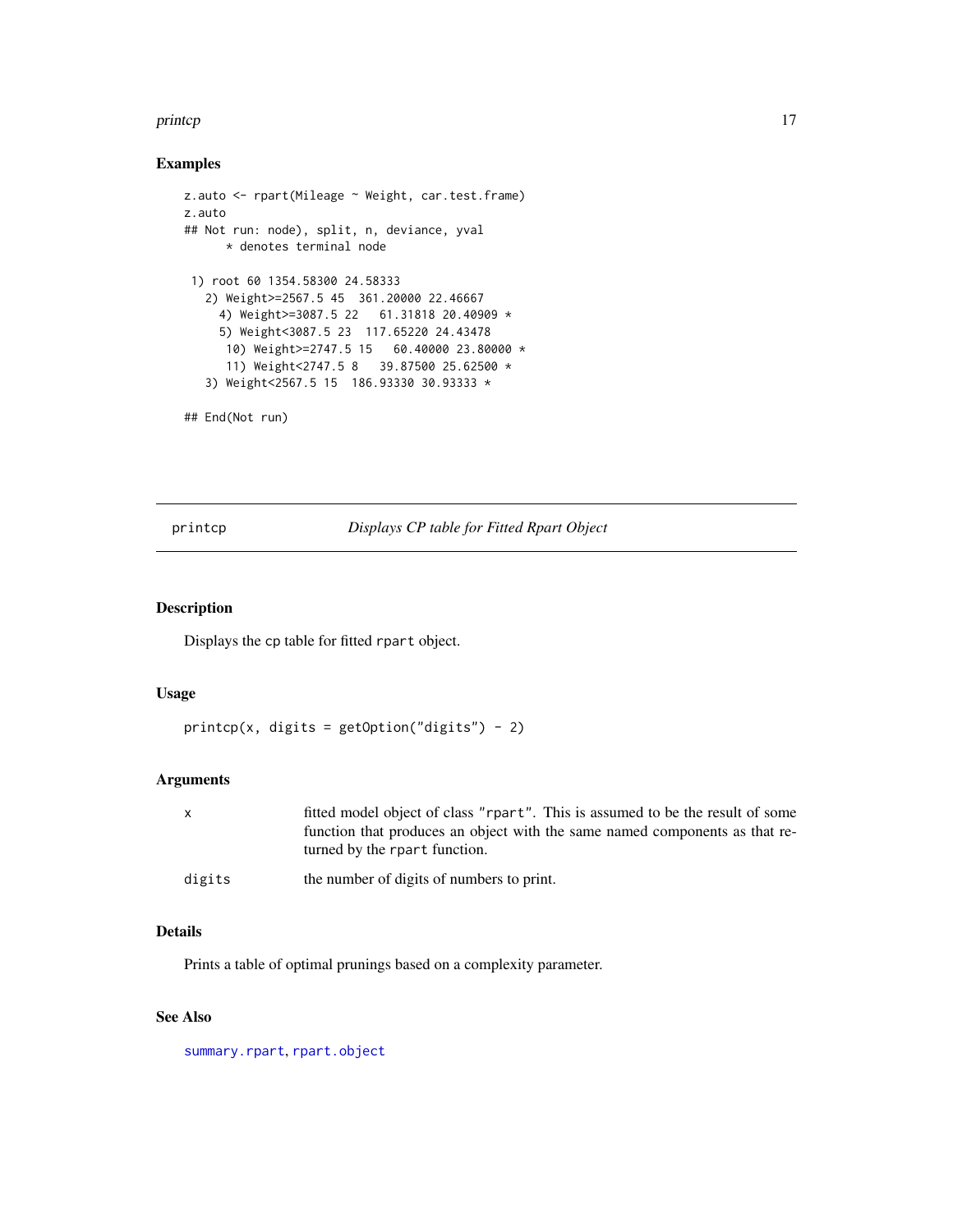#### Examples

```
z.auto <- rpart(Mileage ~ Weight, car.test.frame)
printcp(z.auto)
## Not run:
Regression tree:
rpart(formula = Mileage \sim Weight, data = car.test.frame)
Variables actually used in tree construction:
[1] Weight
Root node error: 1354.6/60 = 22.576
       CP nsplit rel error xerror xstd
1 0.595349 0 1.00000 1.03436 0.178526
2 0.134528 1 0.40465 0.60508 0.105217
3 0.012828 2 0.27012 0.45153 0.083330
4 0.010000 3 0.25729 0.44826 0.076998
## End(Not run)
```
prune.rpart *Cost-complexity Pruning of an Rpart Object*

# Description

Determines a nested sequence of subtrees of the supplied rpart object by recursively snipping off the least important splits, based on the complexity parameter (cp).

#### Usage

```
prune(tree, ...)
## S3 method for class 'rpart'
prune(tree, cp, ...)
```
#### Arguments

| tree      | fitted model object of class "rpart". This is assumed to be the result of some<br>function that produces an object with the same named components as that re-<br>turned by the rpart function. |
|-----------|------------------------------------------------------------------------------------------------------------------------------------------------------------------------------------------------|
| сp        | Complexity parameter to which the rpart object will be trimmed.                                                                                                                                |
| $\ddotsc$ | further arguments passed to or from other methods.                                                                                                                                             |

# Value

A new rpart object that is trimmed to the value cp.

<span id="page-17-0"></span>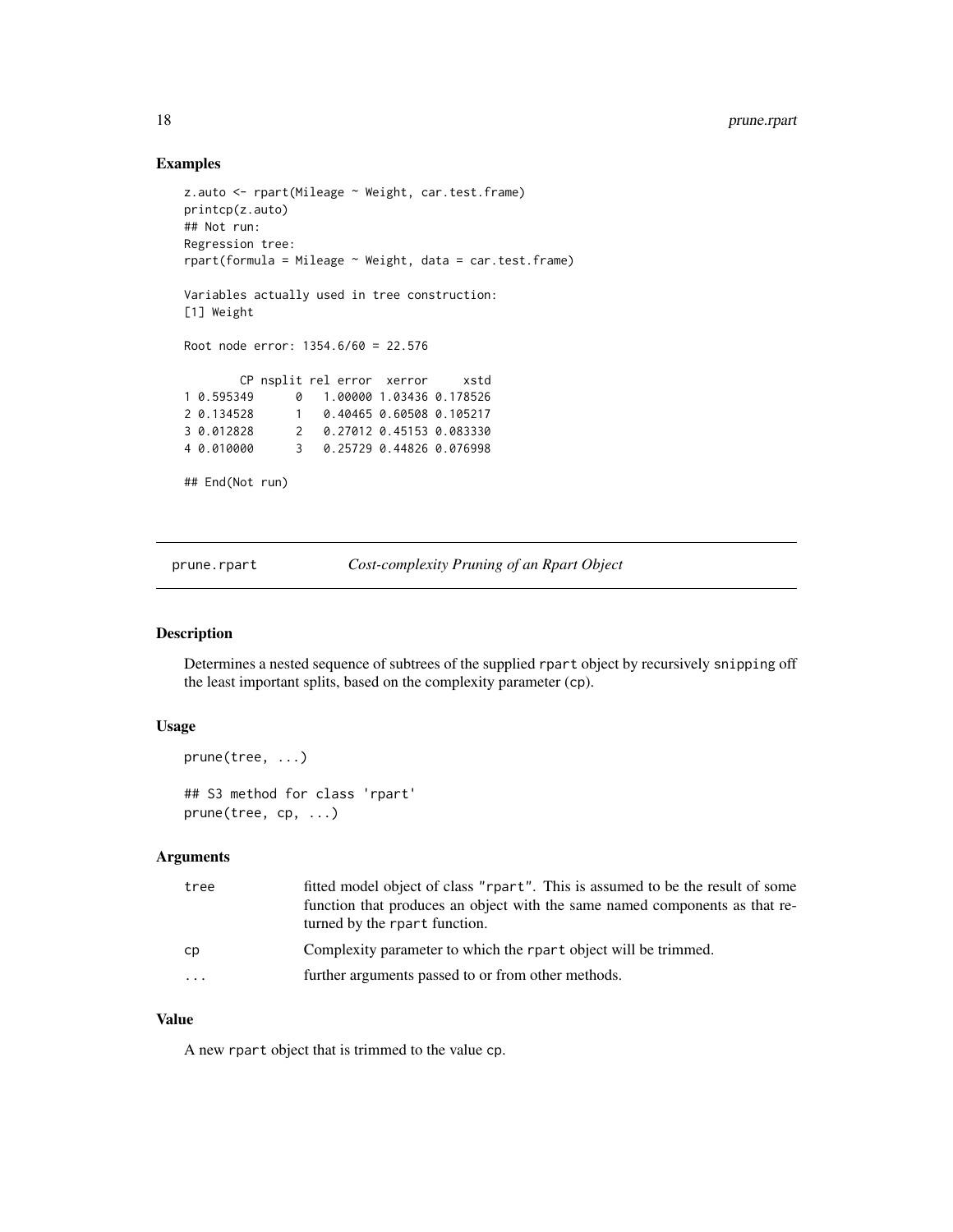# <span id="page-18-0"></span>residuals.rpart 19

#### See Also

[rpart](#page-19-1)

# Examples

```
z.auto <- rpart(Mileage ~ Weight, car.test.frame)
zp \leq prune(z.auto, cp = 0.1)
plot(zp) #plot smaller rpart object
```
residuals.rpart *Residuals From a Fitted Rpart Object*

# Description

Method for residuals for an rpart object.

# Usage

```
## S3 method for class 'rpart'
residuals(object, type = c("usual", "pearson", "deviance"), ...)
```
# Arguments

|  | object                                                                                                                                                                                                                                                                                                                                                  | fitted model object of class "rpart".                                                                                                                                                     |
|--|---------------------------------------------------------------------------------------------------------------------------------------------------------------------------------------------------------------------------------------------------------------------------------------------------------------------------------------------------------|-------------------------------------------------------------------------------------------------------------------------------------------------------------------------------------------|
|  | type                                                                                                                                                                                                                                                                                                                                                    | Indicates the type of residual desired.                                                                                                                                                   |
|  |                                                                                                                                                                                                                                                                                                                                                         | For regression or anova trees all three residual definitions reduce to $y - f$ it ted.<br>This is the residual returned for user method trees as well.                                    |
|  | For classification trees the usual residuals are the misclassification losses L(actual,<br>predicted) where L is the loss matrix. With default losses this residual is $0/1$ for<br>correct/incorrect classification. The pearson residual is (1-fitted)/sqrt(fitted(1-<br>fitted)) and the deviance residual is sqrt(minus twice logarithm of fitted). |                                                                                                                                                                                           |
|  |                                                                                                                                                                                                                                                                                                                                                         | For poisson and exp (or survival) trees, the usual residual is the observed -<br>expected number of events. The pearson and deviance residuals are as defined<br>in McCullagh and Nelder. |
|  | .                                                                                                                                                                                                                                                                                                                                                       | further arguments passed to or from other methods.                                                                                                                                        |
|  |                                                                                                                                                                                                                                                                                                                                                         |                                                                                                                                                                                           |

# Value

Vector of residuals of type type from a fitted rpart object.

#### References

McCullagh P. and Nelder, J. A. (1989) *Generalized Linear Models*. London: Chapman and Hall.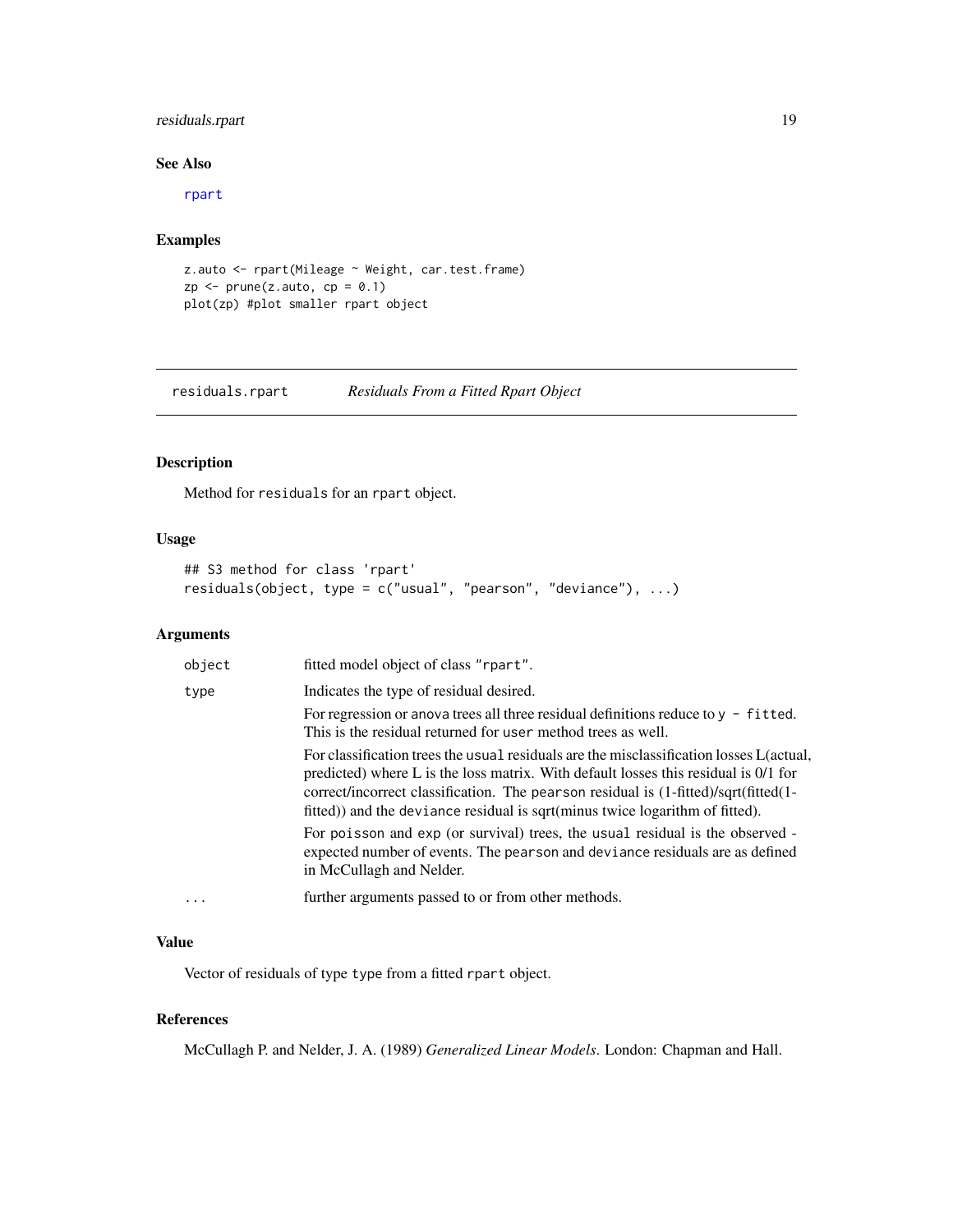# Examples

```
fit <- rpart(skips ~ Opening + Solder + Mask + PadType + Panel,
            data = solder.balance, method = "anova")
summary(residuals(fit))
plot(predict(fit),residuals(fit))
```
<span id="page-19-1"></span>rpart *Recursive Partitioning and Regression Trees*

# Description

Fit a rpart model

# Usage

```
rpart(formula, data, weights, subset, na.action = na.rpart, method,
     model = FALSE, x = FALSE, y = TRUE, parms, control, cost, ...)
```
# Arguments

| formula   | a formula, with a response but no interaction terms. If this a a data frame, that<br>is taken as the model frame (see model. frame).                                                                                                                                                                                                                                                                                                                                                                                                                                                                                                                                                 |
|-----------|--------------------------------------------------------------------------------------------------------------------------------------------------------------------------------------------------------------------------------------------------------------------------------------------------------------------------------------------------------------------------------------------------------------------------------------------------------------------------------------------------------------------------------------------------------------------------------------------------------------------------------------------------------------------------------------|
| data      | an optional data frame in which to interpret the variables named in the formula.                                                                                                                                                                                                                                                                                                                                                                                                                                                                                                                                                                                                     |
| weights   | optional case weights.                                                                                                                                                                                                                                                                                                                                                                                                                                                                                                                                                                                                                                                               |
| subset    | optional expression saying that only a subset of the rows of the data should be<br>used in the fit.                                                                                                                                                                                                                                                                                                                                                                                                                                                                                                                                                                                  |
| na.action | the default action deletes all observations for which y is missing, but keeps those<br>in which one or more predictors are missing.                                                                                                                                                                                                                                                                                                                                                                                                                                                                                                                                                  |
| method    | one of "anova", "poisson", "class" or "exp". If method is missing then<br>the routine tries to make an intelligent guess. If y is a survival object, then<br>method = " $exp$ " is assumed, if y has 2 columns then method = "poisson"<br>is assumed, if $y$ is a factor then method = "class" is assumed, otherwise<br>method = "anova" is assumed. It is wisest to specify the method directly,<br>especially as more criteria may added to the function in future.<br>Alternatively, method can be a list of functions named init, split and eval.<br>Examples are given in the file 'tests/usersplits.R' in the sources, and in the<br>vignettes 'User Written Split Functions'. |
| model     | if logical: keep a copy of the model frame in the result? If the input value for<br>model is a model frame (likely from an earlier call to the rpart function), then<br>this frame is used rather than constructing new data.                                                                                                                                                                                                                                                                                                                                                                                                                                                        |
| X         | keep a copy of the x matrix in the result.                                                                                                                                                                                                                                                                                                                                                                                                                                                                                                                                                                                                                                           |
| y         | keep a copy of the dependent variable in the result. If missing and model is<br>supplied this defaults to FALSE.                                                                                                                                                                                                                                                                                                                                                                                                                                                                                                                                                                     |

<span id="page-19-0"></span>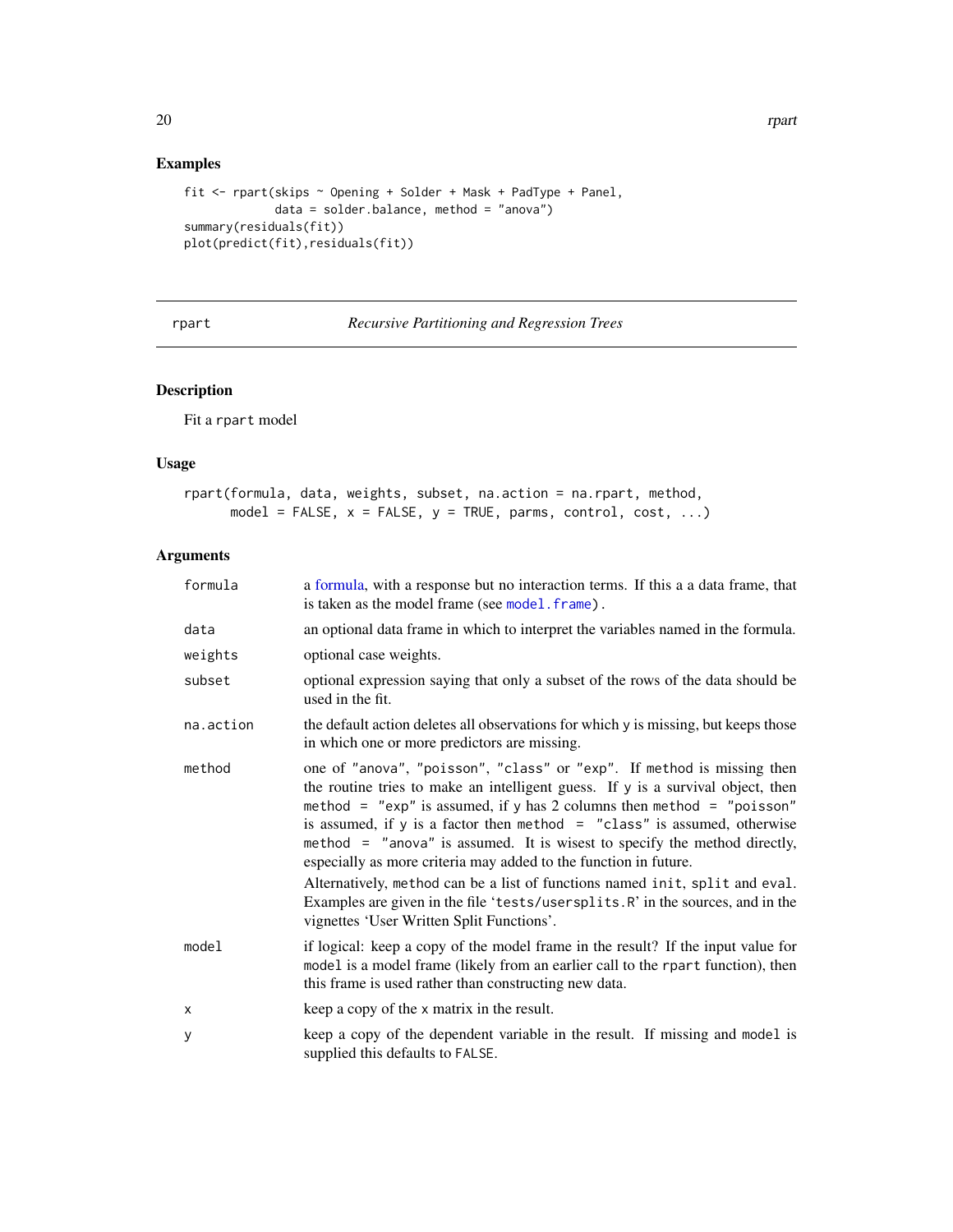#### <span id="page-20-0"></span>rpart 21

| parms   | optional parameters for the splitting function.                                                                                                                                                                                                                                   |
|---------|-----------------------------------------------------------------------------------------------------------------------------------------------------------------------------------------------------------------------------------------------------------------------------------|
|         | Anova splitting has no parameters.                                                                                                                                                                                                                                                |
|         | Poisson splitting has a single parameter, the coefficient of variation of the prior                                                                                                                                                                                               |
|         | distribution on the rates. The default value is 1.                                                                                                                                                                                                                                |
|         | Exponential splitting has the same parameter as Poisson.                                                                                                                                                                                                                          |
|         | For classification splitting, the list can contain any of: the vector of prior prob-                                                                                                                                                                                              |
|         | abilities (component prior), the loss matrix (component loss) or the splitting                                                                                                                                                                                                    |
|         | index (component split). The priors must be positive and sum to 1. The loss                                                                                                                                                                                                       |
|         | matrix must have zeros on the diagonal and positive off-diagonal elements. The                                                                                                                                                                                                    |
|         | splitting index can be gini or information. The default priors are proportional                                                                                                                                                                                                   |
|         | to the data counts, the losses default to 1, and the split defaults to gini.                                                                                                                                                                                                      |
| control | a list of options that control details of the report algorithm. See report . control.                                                                                                                                                                                             |
| cost    | a vector of non-negative costs, one for each variable in the model. Defaults to<br>one for all variables. These are scalings to be applied when considering splits,<br>so the improvement on splitting on a variable is divided by its cost in deciding<br>which split to choose. |
| .       | arguments to rpart, control may also be specified in the call to rpart. They<br>are checked against the list of valid arguments.                                                                                                                                                  |

# Details

This differs from the tree function in S mainly in its handling of surrogate variables. In most details it follows Breiman *et. al* (1984) quite closely. R package tree provides a re-implementation of tree.

# Value

An object of class rpart. See [rpart.object](#page-23-1).

# References

Breiman L., Friedman J. H., Olshen R. A., and Stone, C. J. (1984) *Classification and Regression Trees.* Wadsworth.

#### See Also

[rpart.control](#page-21-1), [rpart.object](#page-23-1), [summary.rpart](#page-28-1), [print.rpart](#page-15-1)

#### Examples

```
fit <- rpart(Kyphosis ~ Age + Number + Start, data = kyphosis)
fit2 <- rpart(Kyphosis \sim Age + Number + Start, data = kyphosis,
             parms = list(prior = c(.65,.35), split = "information")fit3 <- rpart(Kyphosis ~ Age + Number + Start, data = kyphosis,
             control = rpart.control(cp = 0.05)par(mfrow = c(1,2), xpd = NA) # otherwise on some devices the text is clipped
plot(fit)
text(fit, use.n = TRUE)
plot(fit2)
text(fit2, use.n = TRUE)
```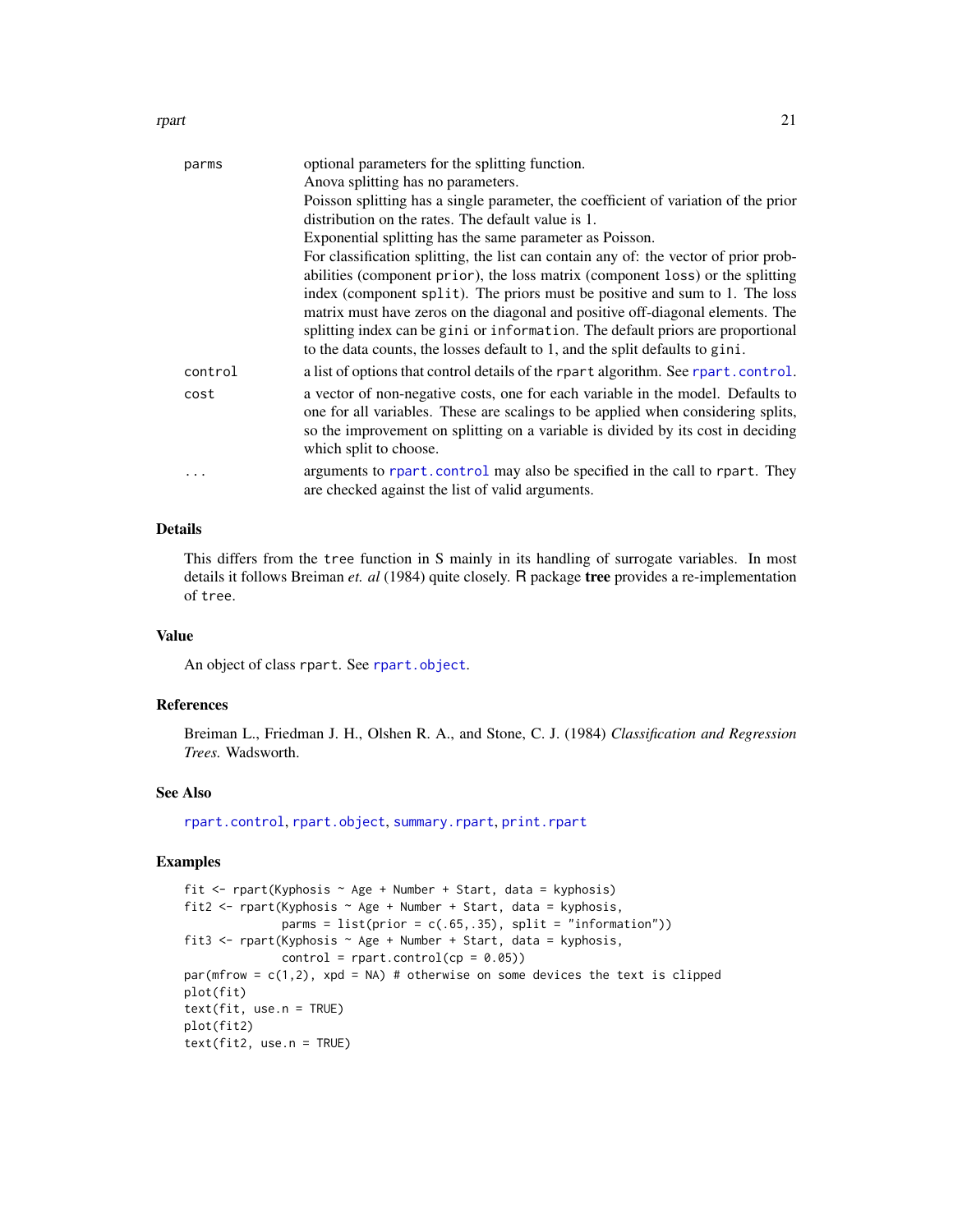<span id="page-21-1"></span><span id="page-21-0"></span>

Various parameters that control aspects of the rpart fit.

# Usage

```
rpart.control(minsplit = 20, minbucket = round(minsplit/3), cp = 0.01,
             maxcompete = 4, maxsurrogate = 5, usesurrogate = 2, xval = 10,
             surrogatestyle = 0, maxdepth = 30, ...)
```
# Arguments

| minsplit     | the minimum number of observations that must exist in a node in order for a<br>split to be attempted.                                                                                                                                                                                                                                                                                                                                                                                                                                                           |
|--------------|-----------------------------------------------------------------------------------------------------------------------------------------------------------------------------------------------------------------------------------------------------------------------------------------------------------------------------------------------------------------------------------------------------------------------------------------------------------------------------------------------------------------------------------------------------------------|
| minbucket    | the minimum number of observations in any terminal <leaf> node. If only<br/>one of minbucket or minsplit is specified, the code either sets minsplit to<br/>minbucket*3 or minbucket to minsplit/3, as appropriate.</leaf>                                                                                                                                                                                                                                                                                                                                      |
| cp           | complexity parameter. Any split that does not decrease the overall lack of fit by<br>a factor of cp is not attempted. For instance, with anova splitting, this means<br>that the overall R-squared must increase by cp at each step. The main role of<br>this parameter is to save computing time by pruning off splits that are obviously<br>not worthwhile. Essentially, the user informs the program that any split which<br>does not improve the fit by cp will likely be pruned off by cross-validation, and<br>that hence the program need not pursue it. |
| maxcompete   | the number of competitor splits retained in the output. It is useful to know not<br>just which split was chosen, but which variable came in second, third, etc.                                                                                                                                                                                                                                                                                                                                                                                                 |
| maxsurrogate | the number of surrogate splits retained in the output. If this is set to zero the<br>compute time will be reduced, since approximately half of the computational<br>time (other than setup) is used in the search for surrogate splits.                                                                                                                                                                                                                                                                                                                         |
| usesurrogate | how to use surrogates in the splitting process. 0 means display only; an obser-<br>vation with a missing value for the primary split rule is not sent further down<br>the tree. 1 means use surrogates, in order, to split subjects missing the primary<br>variable; if all surrogates are missing the observation is not split. For value 2, if<br>all surrogates are missing, then send the observation in the majority direction. A<br>value of 0 corresponds to the action of tree, and 2 to the recommendations of<br>Breiman et.al (1984).                |
| xval         | number of cross-validations.                                                                                                                                                                                                                                                                                                                                                                                                                                                                                                                                    |
|              | surrogatestyle controls the selection of a best surrogate. If set to $\theta$ (default) the program uses<br>the total number of correct classification for a potential surrogate variable, if<br>set to 1 it uses the percent correct, calculated over the non-missing values of<br>the surrogate. The first option more severely penalizes covariates with a large<br>number of missing values.                                                                                                                                                                |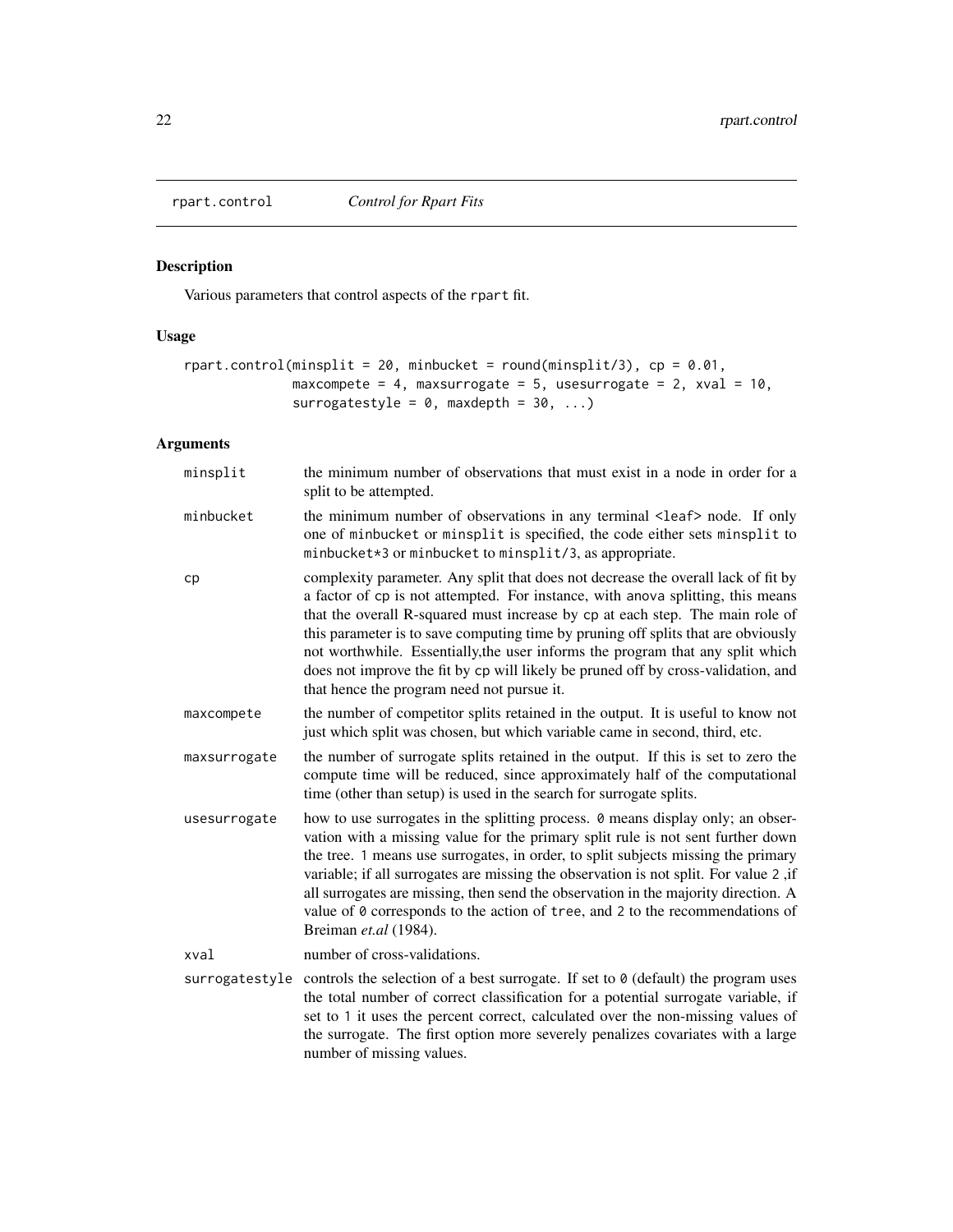#### <span id="page-22-0"></span>rpart.exp 23

| maxdepth | Set the maximum depth of any node of the final tree, with the root node counted            |
|----------|--------------------------------------------------------------------------------------------|
|          | as depth 0. Values greater than 30 rpart will give nonsense results on 32-bit<br>machines. |
| $\cdots$ | mop up other arguments.                                                                    |

# Value

A list containing the options.

#### See Also

[rpart](#page-19-1)

rpart.exp *Initialization function for exponential fitting*

### Description

This function does the initialization step for rpart, when the response is a survival object. It rescales the data so as to have an exponential baseline hazard and then uses Poisson methods. This function would rarely if ever be called directly by a user.

# Usage

rpart.exp(y, offset, parms, wt)

# Arguments

| y      | the response, which will be of class Surv                                                                                                                                                                                                                                                                                                                                                                                     |
|--------|-------------------------------------------------------------------------------------------------------------------------------------------------------------------------------------------------------------------------------------------------------------------------------------------------------------------------------------------------------------------------------------------------------------------------------|
| offset | optional offset                                                                                                                                                                                                                                                                                                                                                                                                               |
| parms  | parameters controlling the fit. This is a list with components shrink and method.<br>The first is the prior for the coefficient of variation of the predictions. The second<br>is either "deviance" or "sqrt" and is the measure used for cross-validation. If<br>values are missing the defaults are used, which are "deviance" for the method,<br>and a shrinkage of 1.0 for the deviance method and 0 for the square root. |
| wt     | case weights, if present                                                                                                                                                                                                                                                                                                                                                                                                      |

# Value

a list with the necessary initialization components

# Author(s)

Terry Therneau

#### See Also

[rpart](#page-19-1)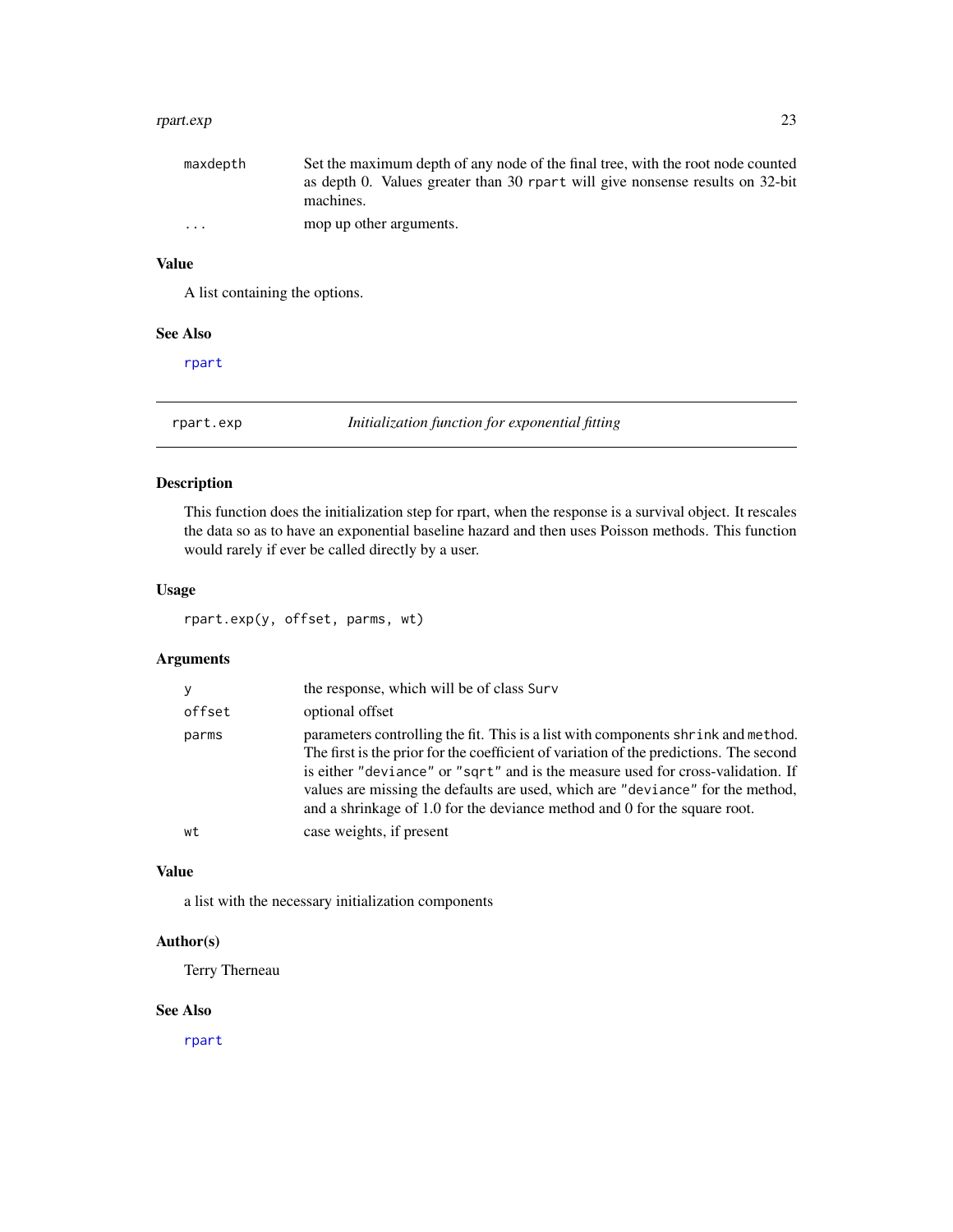<span id="page-23-1"></span><span id="page-23-0"></span>

These are objects representing fitted rpart trees.

# Value

| frame  | data frame with one row for each node in the tree. The row names of frame<br>contain the (unique) node numbers that follow a binary ordering indexed by node<br>depth. Columns of frame include var, a factor giving the names of the variables<br>used in the split at each node (leaf nodes are denoted by the level " <leaf>"), n,<br/>the number of observations reaching the node, wt, the sum of case weights for<br/>observations reaching the node, dev, the deviance of the node, yval, the fitted<br/>value of the response at the node, and splits, a two column matrix of left and<br/>right split labels for each node. Also included in the frame are complexity, the<br/>complexity parameter at which this split will collapse, ncompete, the number<br/>of competitor splits recorded, and nsurrogate, the number of surrogate splits<br/>recorded.<br/>Extra response information which may be present is in yval2, which contains<br/>the number of events at the node (poisson tree), or a matrix containing the fit-<br/>ted class, the class counts for each node, the class probabilities and the 'node</leaf> |
|--------|---------------------------------------------------------------------------------------------------------------------------------------------------------------------------------------------------------------------------------------------------------------------------------------------------------------------------------------------------------------------------------------------------------------------------------------------------------------------------------------------------------------------------------------------------------------------------------------------------------------------------------------------------------------------------------------------------------------------------------------------------------------------------------------------------------------------------------------------------------------------------------------------------------------------------------------------------------------------------------------------------------------------------------------------------------------------------------------------------------------------------------------|
|        | probability' (classification trees).                                                                                                                                                                                                                                                                                                                                                                                                                                                                                                                                                                                                                                                                                                                                                                                                                                                                                                                                                                                                                                                                                                  |
| where  | an integer vector of the same length as the number of observations in the root<br>node, containing the row number of frame corresponding to the leaf node that<br>each observation falls into.                                                                                                                                                                                                                                                                                                                                                                                                                                                                                                                                                                                                                                                                                                                                                                                                                                                                                                                                        |
| call   | an image of the call that produced the object, but with the arguments all named<br>and with the actual formula included as the formula argument. To re-evaluate<br>the call, say update (tree).                                                                                                                                                                                                                                                                                                                                                                                                                                                                                                                                                                                                                                                                                                                                                                                                                                                                                                                                       |
| terms  | an object of class c("terms", "formula") (see terms. object) summarizing<br>the formula. Used by various methods, but typically not of direct relevance to<br>users.                                                                                                                                                                                                                                                                                                                                                                                                                                                                                                                                                                                                                                                                                                                                                                                                                                                                                                                                                                  |
| splits | a numeric matrix describing the splits: only present if there are any. The row<br>label is the name of the split variable, and columns are count, the number of<br>observations (which are not missing and are of positive weight) sent left or right<br>by the split (for competitor splits this is the number that would have been sent<br>left or right had this split been used, for surrogate splits it is the number miss-<br>ing the primary split variable which were decided using this surrogate), ncat,<br>the number of categories or levels for the variable $(+/-1)$ for a continuous vari-<br>able), improve, which is the improvement in deviance given by this split, or,<br>for surrogates, the concordance of the surrogate with the primary, and index,<br>the numeric split point. The last column adj gives the adjusted concordance for<br>surrogate splits. For a factor, the index column contains the row number of the<br>csplit matrix. For a continuous variable, the sign of ncat determines whether<br>cutpoint is sent to the left.<br>the subset $x <$ cutpoint or $x >$                             |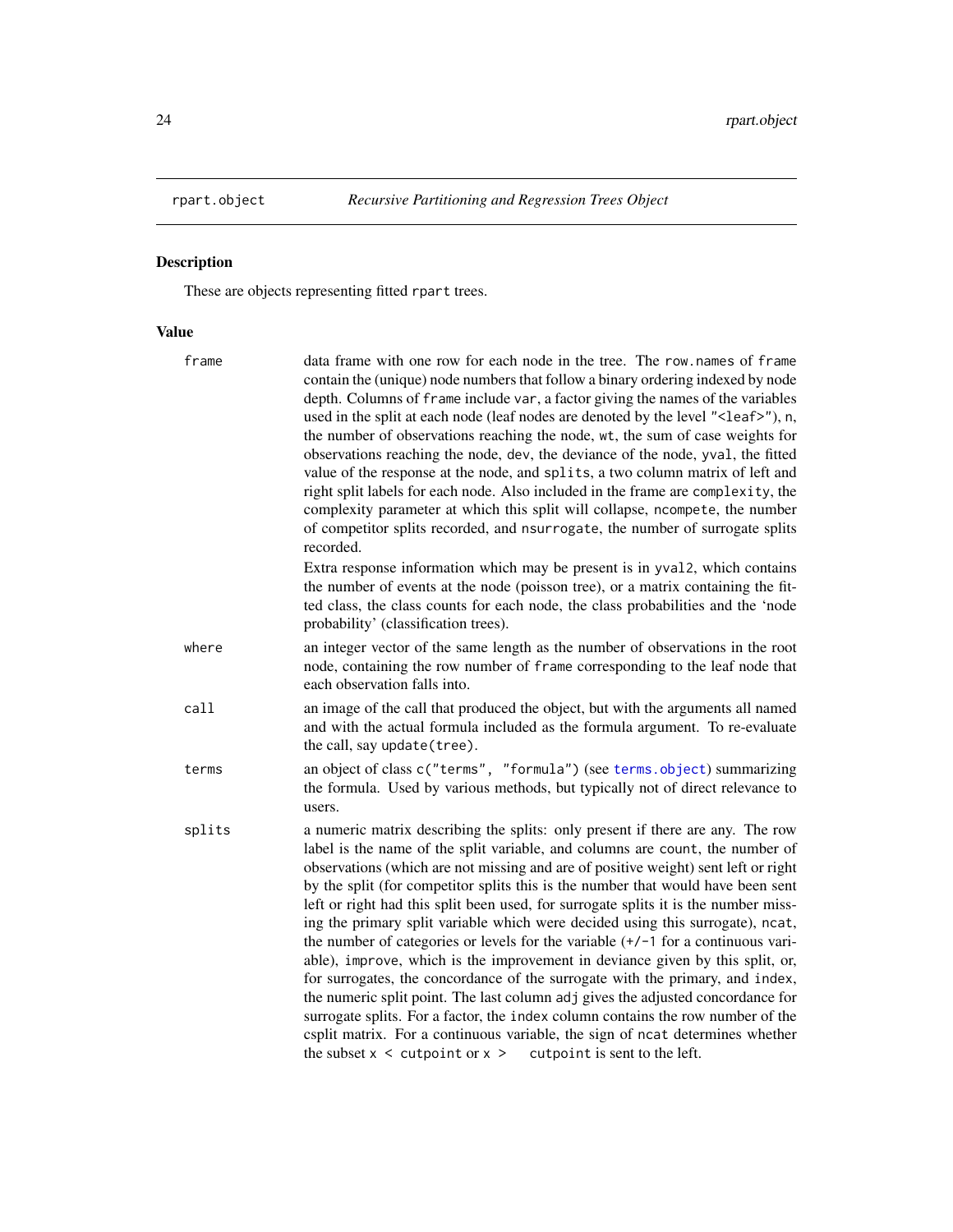#### <span id="page-24-0"></span>rsq.rpart 25

| csplit              | an integer matrix. (Only present only if at least one of the split variables is a<br>factor or ordered factor.) There is a row for each such split, and the number of<br>columns is the largest number of levels in the factors. Which row is given by the<br>index column of the splits matrix. The columns record 1 if that level of the<br>factor goes to the left, 3 if it goes to the right, and 2 if that level is not present at<br>this node of the tree (or not defined for the factor). |
|---------------------|---------------------------------------------------------------------------------------------------------------------------------------------------------------------------------------------------------------------------------------------------------------------------------------------------------------------------------------------------------------------------------------------------------------------------------------------------------------------------------------------------|
| method              | character string: the method used to grow the tree. One of "class", "exp",<br>"poisson", "anova" or "user" (if splitting functions were supplied).                                                                                                                                                                                                                                                                                                                                                |
| cptable             | a matrix of information on the optimal prunings based on a complexity parame-<br>ter.                                                                                                                                                                                                                                                                                                                                                                                                             |
| variable.importance |                                                                                                                                                                                                                                                                                                                                                                                                                                                                                                   |
|                     | a named numeric vector giving the importance of each variable. (Only present<br>if there are any splits.) When printed by summary. rpart these are rescaled to<br>add to 100.                                                                                                                                                                                                                                                                                                                     |
| numresp             | integer number of responses; the number of levels for a factor response.                                                                                                                                                                                                                                                                                                                                                                                                                          |
| parms, control      | a record of the arguments supplied, which defaults filled in.                                                                                                                                                                                                                                                                                                                                                                                                                                     |
| functions           | the summary, print and text functions for method used.                                                                                                                                                                                                                                                                                                                                                                                                                                            |
| ordered             | a named logical vector recording for each variable if it was an ordered factor.                                                                                                                                                                                                                                                                                                                                                                                                                   |
| na.action           | (where relevant) information returned by model. frame on the special handling<br>of NAs derived from the na. action argument.                                                                                                                                                                                                                                                                                                                                                                     |
|                     |                                                                                                                                                                                                                                                                                                                                                                                                                                                                                                   |

There may be [attributes](#page-0-0) "xlevels" and "levels" recording the levels of any factor splitting variables and of a factor response respectively.

Optional components include the model frame (model), the matrix of predictors (x) and the response variable (y) used to construct the rpart object.

#### Structure

The following components must be included in a legitimate rpart object.

#### See Also

[rpart](#page-19-1).

rsq.rpart *Plots the Approximate R-Square for the Different Splits*

# Description

Produces 2 plots. The first plots the r-square (apparent and apparent - from cross-validation) versus the number of splits. The second plots the Relative Error(cross-validation) +/- 1-SE from crossvalidation versus the number of splits.

#### Usage

rsq.rpart(x)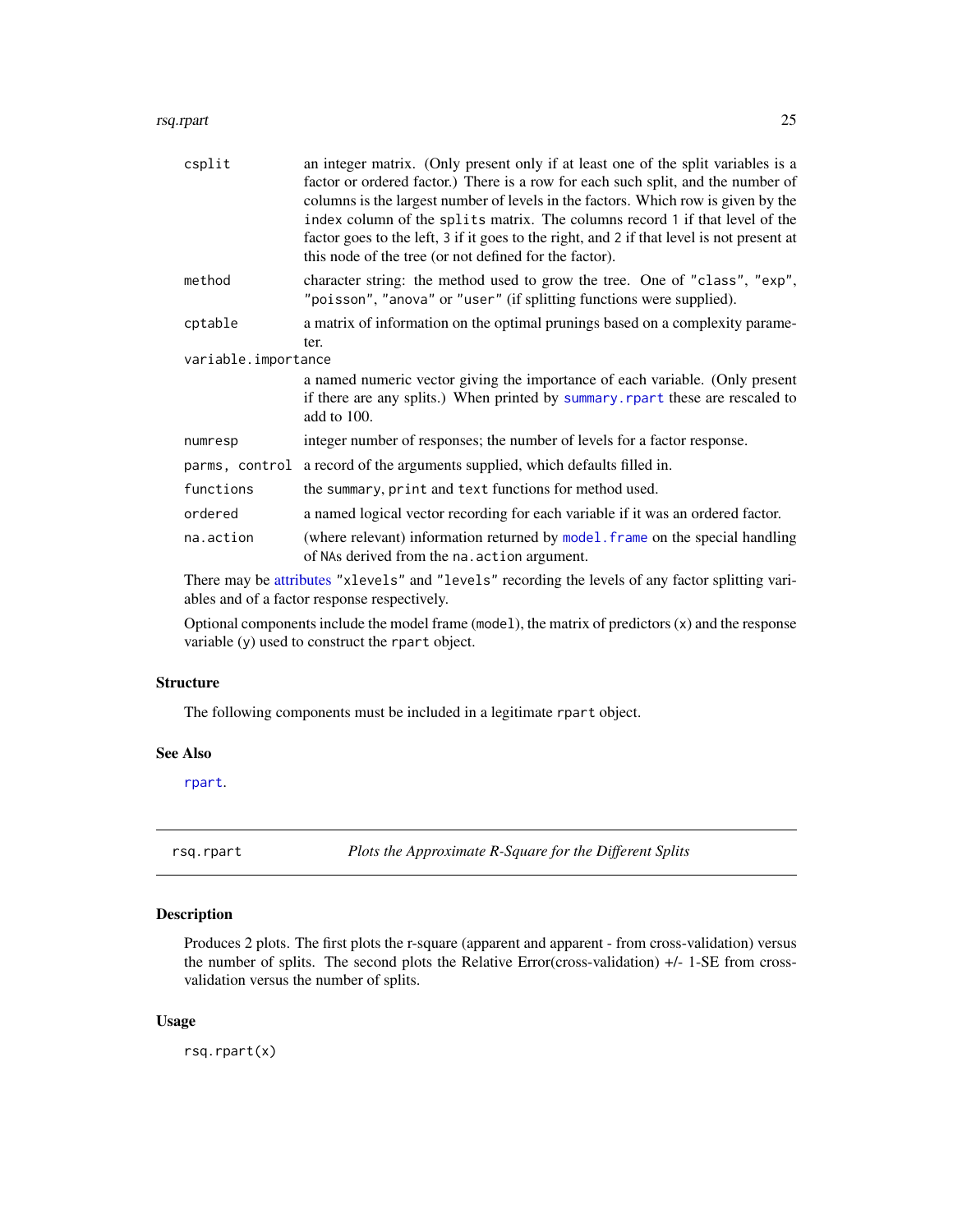#### <span id="page-25-0"></span>Arguments

x fitted model object of class "rpart". This is assumed to be the result of some function that produces an object with the same named components as that returned by the rpart function.

# Side Effects

Two plots are produced.

#### Note

The labels are only appropriate for the "anova" method.

# Examples

z.auto <- rpart(Mileage ~ Weight, car.test.frame) rsq.rpart(z.auto)

snip.rpart *Snip Subtrees of an Rpart Object*

#### **Description**

Creates a "snipped" rpart object, containing the nodes that remain after selected subtrees have been snipped off. The user can snip nodes using the toss argument, or interactively by clicking the mouse button on specified nodes within the graphics window.

#### Usage

snip.rpart(x, toss)

#### Arguments

| X    | fitted model object of class "rpart". This is assumed to be the result of some<br>function that produces an object with the same named components as that re-<br>turned by the rpart function. |
|------|------------------------------------------------------------------------------------------------------------------------------------------------------------------------------------------------|
| toss | an integer vector containing indices (node numbers) of all subtrees to be snipped<br>off. If missing, user selects branches to snip off as described below.                                    |

#### Details

A dendrogram of rpart is expected to be visible on the graphics device, and a graphics input device (e.g., a mouse) is required. Clicking (the selection button) on a node displays the node number, sample size, response y-value, and Error (dev). Clicking a second time on the same node snips that subtree off and visually erases the subtree. This process may be repeated an number of times. Warnings result from selecting the root or leaf nodes. Clicking the exit button will stop the snipping process and return the resulting rpart object.

See the documentation for the specific graphics device for details on graphical input techniques.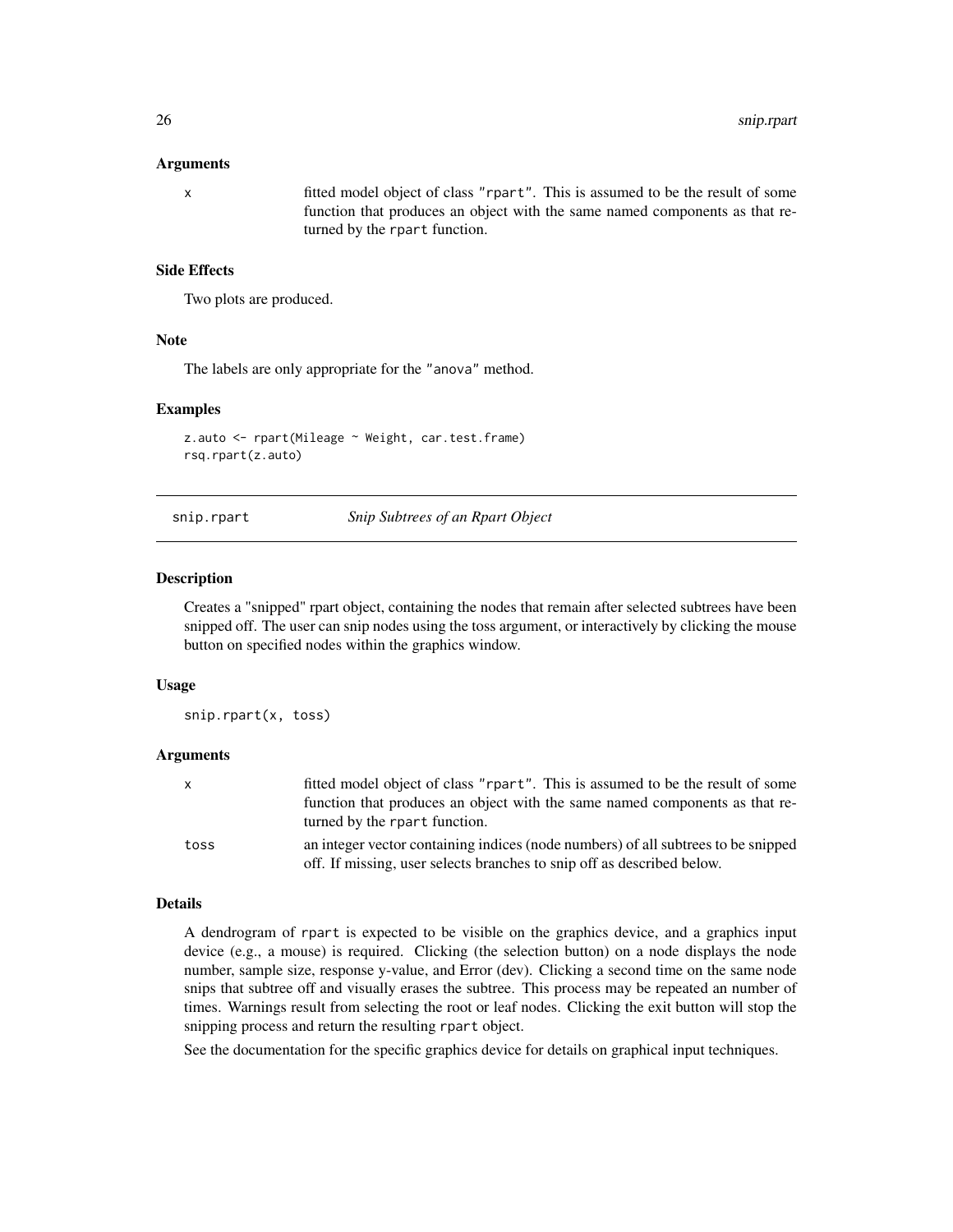#### <span id="page-26-0"></span>solder.balance 27

#### Value

A rpart object containing the nodes that remain after specified or selected subtrees have been snipped off.

#### Warning

Visually erasing the plot is done by over-plotting with the background colour. This will do nothing if the background is transparent (often true for screen devices).

# See Also

[plot.rpart](#page-9-1)

#### Examples

```
## dataset not in R
## Not run:
z.survey <- rpart(market.survey) # grow the rpart object
plot(z.survey) # plot the tree
z.survey2 <- snip.rpart(z.survey, toss = 2) # trim subtree at node 2
plot(z.survey2) # plot new tree
# can also interactively select the node using the mouse in the
# graphics window
## End(Not run)
```
solder.balance *Soldering of Components on Printed-Circuit Boards*

#### **Description**

The solder.balance data frame has 720 rows and 6 columns, representing a balanced subset of a designed experiment varying 5 factors on the soldering of components on printed-circuit boards.

The solder data frame is the full version of the data with 900 rows. It is located in both the rpart and the survival packages.

#### Usage

solder

# Format

This data frame contains the following columns:

Opening a factor with levels 'L', 'M' and 'S' indicating the amount of clearance around the mounting pad.

Solder a factor with levels 'Thick' and 'Thin' giving the thickness of the solder used.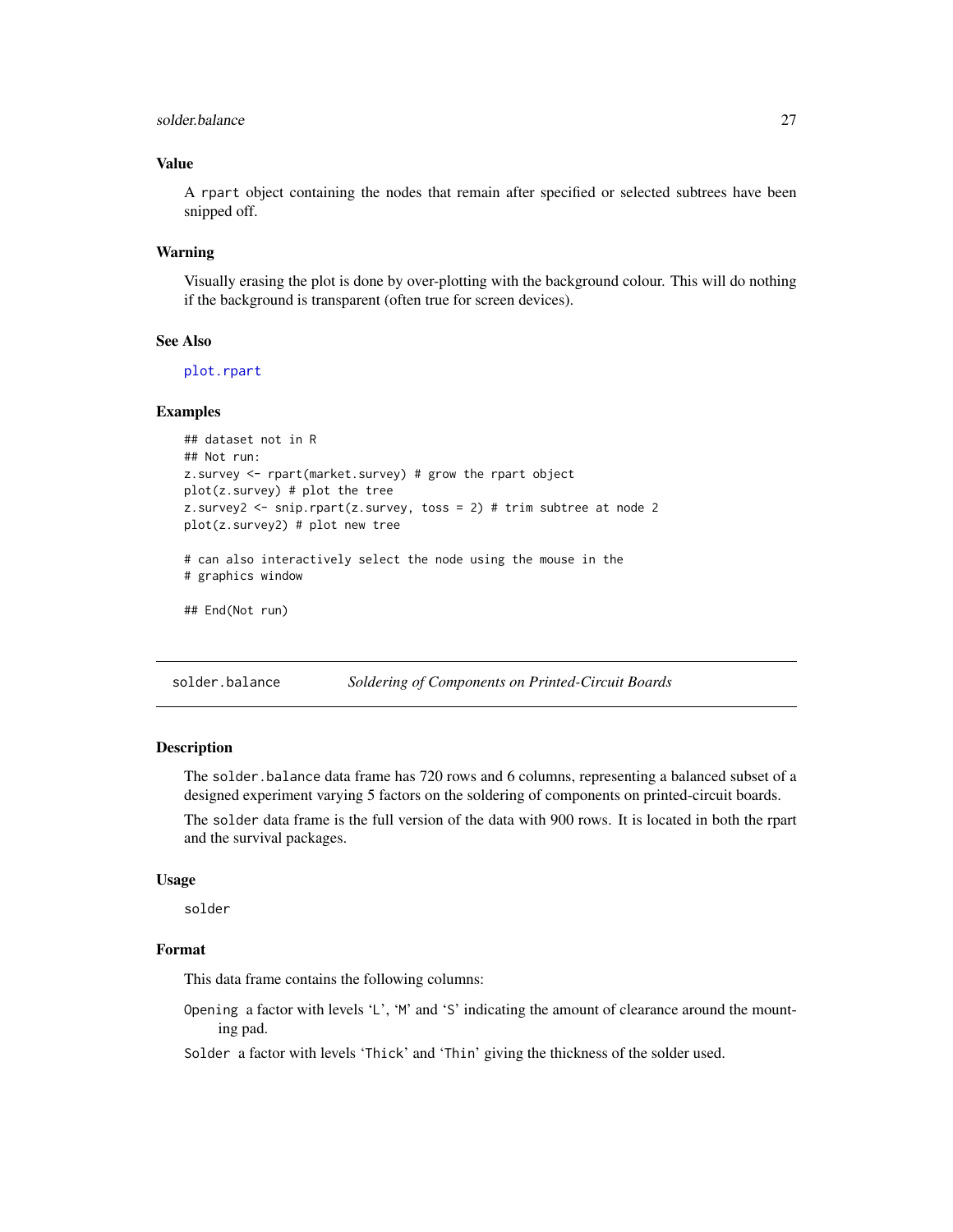<span id="page-27-0"></span>Mask a factor with levels 'A1.5', 'A3', 'B3' and 'B6' indicating the type and thickness of mask used. PadType a factor with levels 'D4', 'D6', 'D7', 'L4', 'L6', 'L7', 'L8', 'L9', 'W4' and 'W9' giving the size and geometry of the mounting pad.

Panel 1:3 indicating the panel on a board being tested.

skips a numeric vector giving the number of visible solder skips.

#### Source

John M. Chambers and Trevor J. Hastie eds. (1992) *Statistical Models in S*, Wadsworth and Brooks/Cole, Pacific Grove, CA.

#### Examples

```
fit <- rpart(skips ~ Opening + Solder + Mask + PadType + Panel,
             data = solder.balance, method = "anova")
summary(residuals(fit))
plot(predict(fit), residuals(fit))
```
stagec *Stage C Prostate Cancer*

#### Description

A set of 146 patients with stage C prostate cancer, from a study exploring the prognostic value of flow cytometry.

#### Usage

data(stagec)

# Format

A data frame with 146 observations on the following 8 variables.

pgtime Time to progression or last follow-up (years)

pgstat  $1 =$  progression observed,  $0 =$  censored

age age in years

eet early endocrine therapy,  $1 = no$ ,  $2 = yes$ 

g2 percent of cells in G2 phase, as found by flow cytometry

grade grade of the tumor, Farrow system

gleason grade of the tumor, Gleason system

ploidy the ploidy status of the tumor, from flow cytometry. Values are 'diploid', 'tetraploid', and 'aneuploid'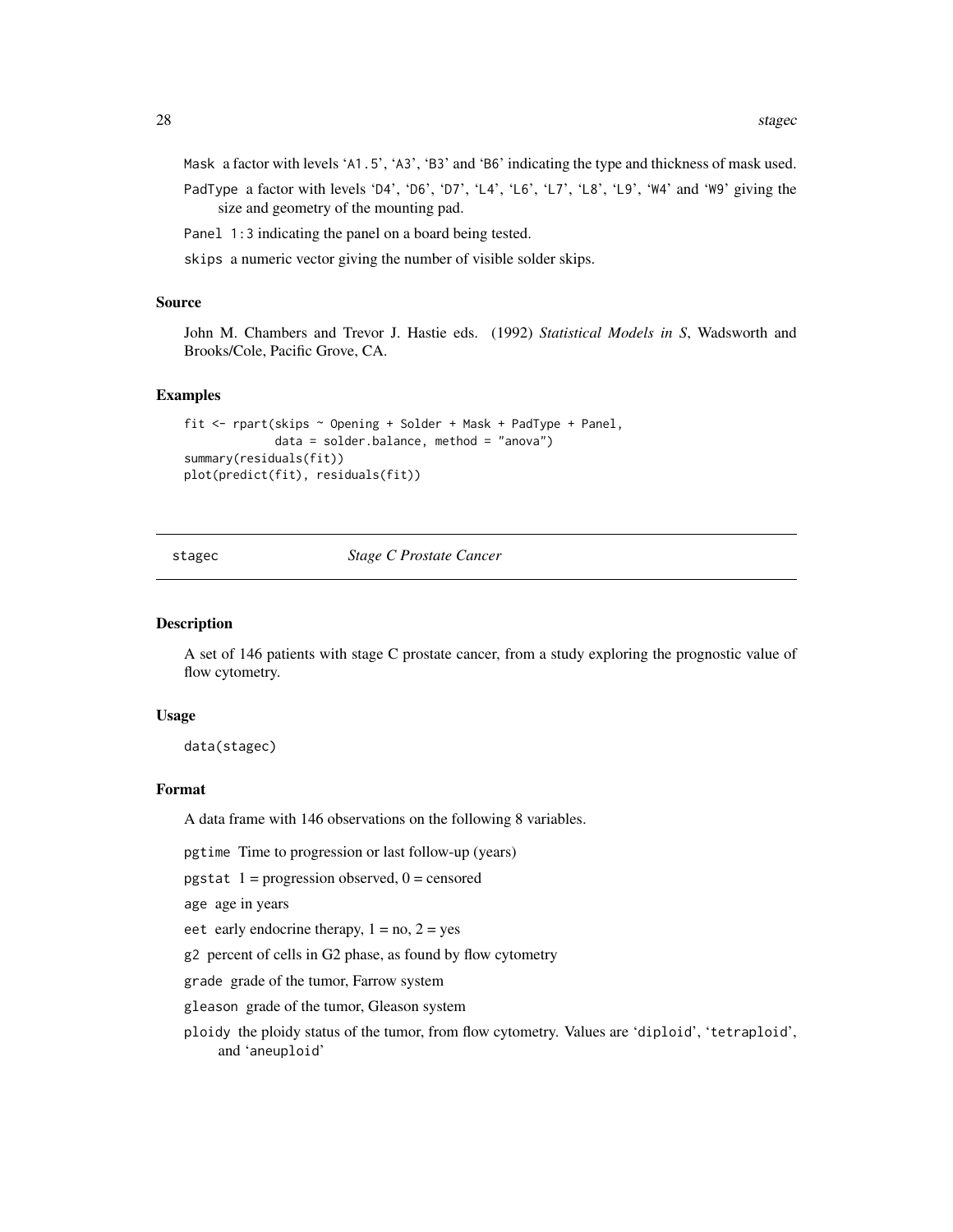# <span id="page-28-0"></span>summary.rpart 29

#### Details

A tumor is called diploid (normal complement of dividing cells) if the fraction of cells in G2 phase was determined to be 13% or less. Aneuploid cells have a measurable fraction with a chromosome count that is neither 24 nor 48, for these the G2 percent is difficult or impossible to measure.

# Examples

```
require(survival)
rpart(Surv(pgtime, pgstat) ~ ., stagec)
```
<span id="page-28-1"></span>summary.rpart *Summarize a Fitted Rpart Object*

#### Description

Returns a detailed listing of a fitted rpart object.

#### Usage

```
## S3 method for class 'rpart'
summary(object, cp = 0, digits = getOption("digits"), file, ...)
```
#### Arguments

| object   | fitted model object of class "rpart". This is assumed to be the result of some<br>function that produces an object with the same named components as that re-<br>turned by the rpart function. |
|----------|------------------------------------------------------------------------------------------------------------------------------------------------------------------------------------------------|
| digits   | Number of significant digits to be used in the result.                                                                                                                                         |
| cp       | trim nodes with a complexity of less than cp from the listing.                                                                                                                                 |
| file     | write the output to a given file name. (Full listings of a tree are often quite long).                                                                                                         |
| $\cdots$ | arguments to be passed to or from other methods.                                                                                                                                               |

#### Details

This function is a method for the generic function summary for class "rpart". It can be invoked by calling summary for an object of the appropriate class, or directly by calling summary.rpart regardless of the class of the object.

It prints the call, the table shown by [printcp](#page-16-1), the variable importance (summing to 100) and details for each node (the details depending on the type of tree).

# See Also

[summary](#page-0-0), [rpart.object](#page-23-1), [printcp](#page-16-1).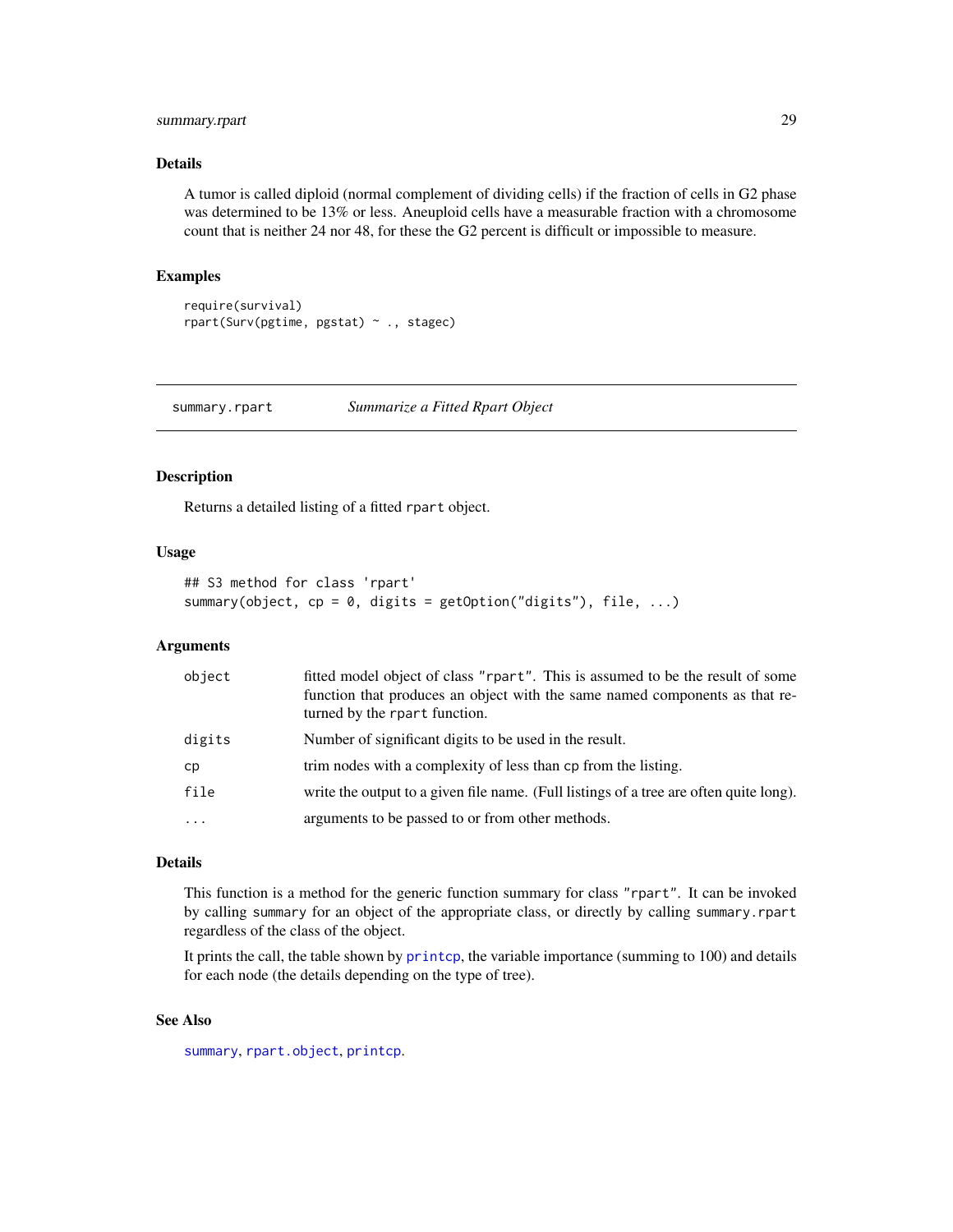# Examples

```
## a regression tree
z.auto <- rpart(Mileage ~ Weight, car.test.frame)
summary(z.auto)
## a classification tree with multiple variables and surrogate splits.
summary(rpart(Kyphosis ~ Age + Number + Start, data = kyphosis))
```
#### <span id="page-29-1"></span>text.rpart *Place Text on a Dendrogram Plot*

# Description

Labels the current plot of the tree dendrogram with text.

# Usage

```
## S3 method for class 'rpart'
text(x, splits = TRUE, label, FUN = text, all = FALSE,pretty = NULL, digits = getOption("digits") - 3, use.n = FALSE,
     fancy = FALSE, fwidth = 0.8, fheight = 0.8, bg = par("bg"),
    minlength = 1L, ...
```
# Arguments

| X          | fitted model object of class "rpart". This is assumed to be the result of some<br>function that produces an object with the same named components as that re-<br>turned by the rpart function.  |
|------------|-------------------------------------------------------------------------------------------------------------------------------------------------------------------------------------------------|
| splits     | logical flag. If TRUE (default), then the splits in the tree are labeled with the<br>criterion for the split.                                                                                   |
| label      | For compatibility with rpart2, ignored in this version (with a warning).                                                                                                                        |
| <b>FUN</b> | the name of a labeling function, e.g. text.                                                                                                                                                     |
| all        | Logical. If TRUE, all nodes are labeled, otherwise just terminal nodes.                                                                                                                         |
| minlength  | the length to use for factor labels. A value of 1 causes them to be printed<br>as 'a', 'b',  Larger values use abbreviations of the label names. See the<br>labels. rpart function for details. |
| pretty     | an alternative to the minlength argument, see labels. rpart.                                                                                                                                    |
| digits     | number of significant digits to include in numerical labels.                                                                                                                                    |
| use.n      | Logical. If TRUE, adds to label (\#events level1/\#events level2/etc. for class,<br>n for anova, and \#events/n for poisson and exp).                                                           |
| fancy      | Logical. If TRUE, nodes are represented by ellipses (interior nodes) and rectan-<br>gles (leaves) and labeled by yval. The edges connecting the nodes are labeled<br>by left and right splits.  |

<span id="page-29-0"></span>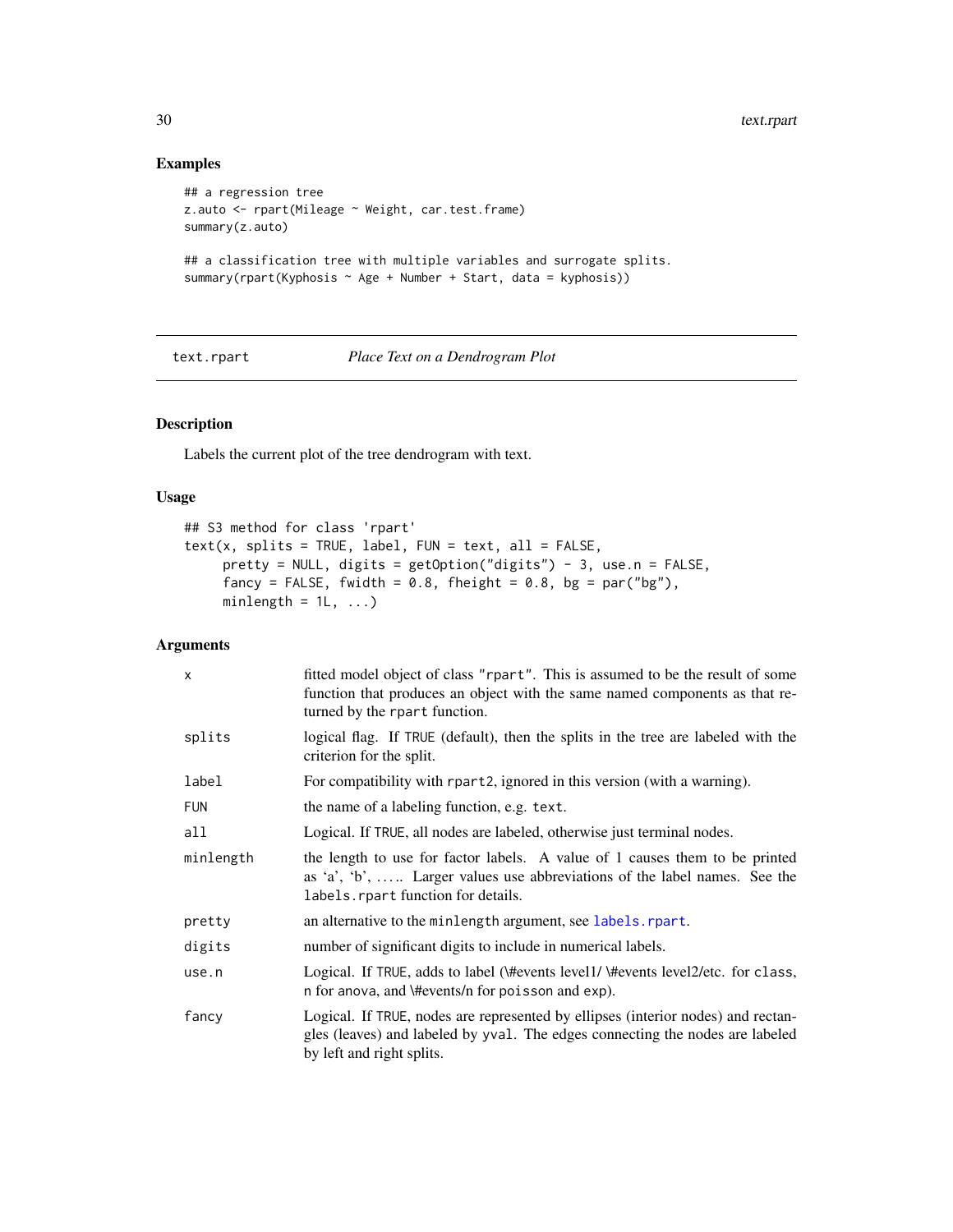# <span id="page-30-0"></span>xpred.rpart 31

| fwidth                  | Relates to option fancy and the width of the ellipses and rectangles. If fwidth $\leq 1$<br>then it is a scaling factor (default = 0.8). If fwidth $> 1$ then it represents the<br>number of character widths (for current graphical device) to use. |
|-------------------------|------------------------------------------------------------------------------------------------------------------------------------------------------------------------------------------------------------------------------------------------------|
| fheight                 | Relates to option fancy and the height of the ellipses and rectangles. If fheight <1<br>then it is a scaling factor (default = $0.8$ ). If fheight > 1 then it represents the<br>number of character heights (for current graphical device) to use.  |
| bg                      | The color used to paint the background to annotations if $f$ and $y = TRUE$ .                                                                                                                                                                        |
| $\cdot$ $\cdot$ $\cdot$ | Graphical parameters may also be supplied as arguments to this function (see<br>par). As labels often extend outside the plot region it can be helpful to specify<br>$xpd = TRUE.$                                                                   |

#### Side Effects

the current plot of a tree dendrogram is labeled.

# See Also

[text](#page-0-0), [plot.rpart](#page-9-1), [rpart](#page-19-1), [labels.rpart](#page-6-1), [abbreviate](#page-0-0)

# Examples

```
freen.tr <- rrpart(y \sim ., freeny)
par(xpd = TRUE)plot(freen.tr)
text(freen.tr, use.n = TRUE, all = TRUE)
```
xpred.rpart *Return Cross-Validated Predictions*

# Description

Gives the predicted values for an rpart fit, under cross validation, for a set of complexity parameter values.

# Usage

```
xpred.rpart(fit, xval = 10, cp, return.al = FALSE)
```
# Arguments

| fit        | a object of class "rpart".                                                                                                   |
|------------|------------------------------------------------------------------------------------------------------------------------------|
| xval       | number of cross-validation groups. This may also be an explicit list of integers<br>that define the cross-validation groups. |
| cp         | the desired list of complexity values. By default it is taken from the cptable<br>component of the fit.                      |
| return.all | if FALSE return only the first element of the prediction                                                                     |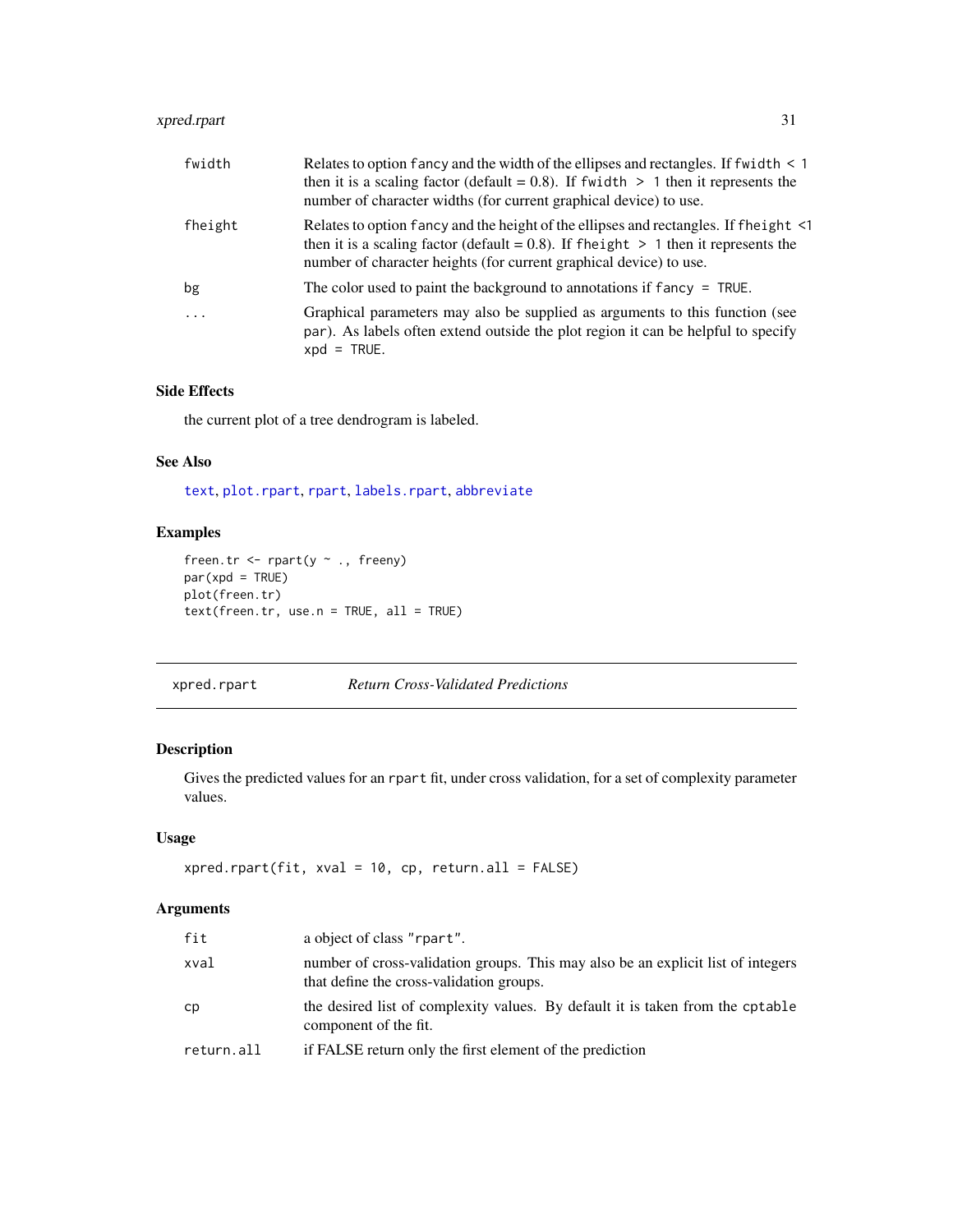# <span id="page-31-0"></span>Details

Complexity penalties are actually ranges, not values. If the cp values found in the table were .36, .28, and .13, for instance, this means that the first row of the table holds for all complexity penalties in the range  $[0.36, 1]$ , the second row for cp in the range  $[0.28, 0.36)$  and the third row for  $[0.13, 0.28)$ . By default, the geometric mean of each interval is used for cross validation.

#### Value

A matrix with one row for each observation and one column for each complexity value. If return.all is TRUE and the prediction for each node is a vector, then the result will be an array containing all of the predictions. When the response is categorical, for instance, the result contains the predicted class followed by the class probabilities of the selected terminal node; result[1,,] will be the matrix of predicted classes, result[2,,] the matrix of class 1 probabilities, etc.

#### See Also

[rpart](#page-19-1)

# Examples

```
fit <- rpart(Mileage ~ Weight, car.test.frame)
xmat <- xpred.rpart(fit)
xerr <- (xmat - car.test.frame$Mileage)^2
apply(xerr, 2, sum) # cross-validated error estimate
# approx same result as rel. error from printcp(fit)
apply(xerr, 2, sum)/var(car.test.frame$Mileage)
printcp(fit)
```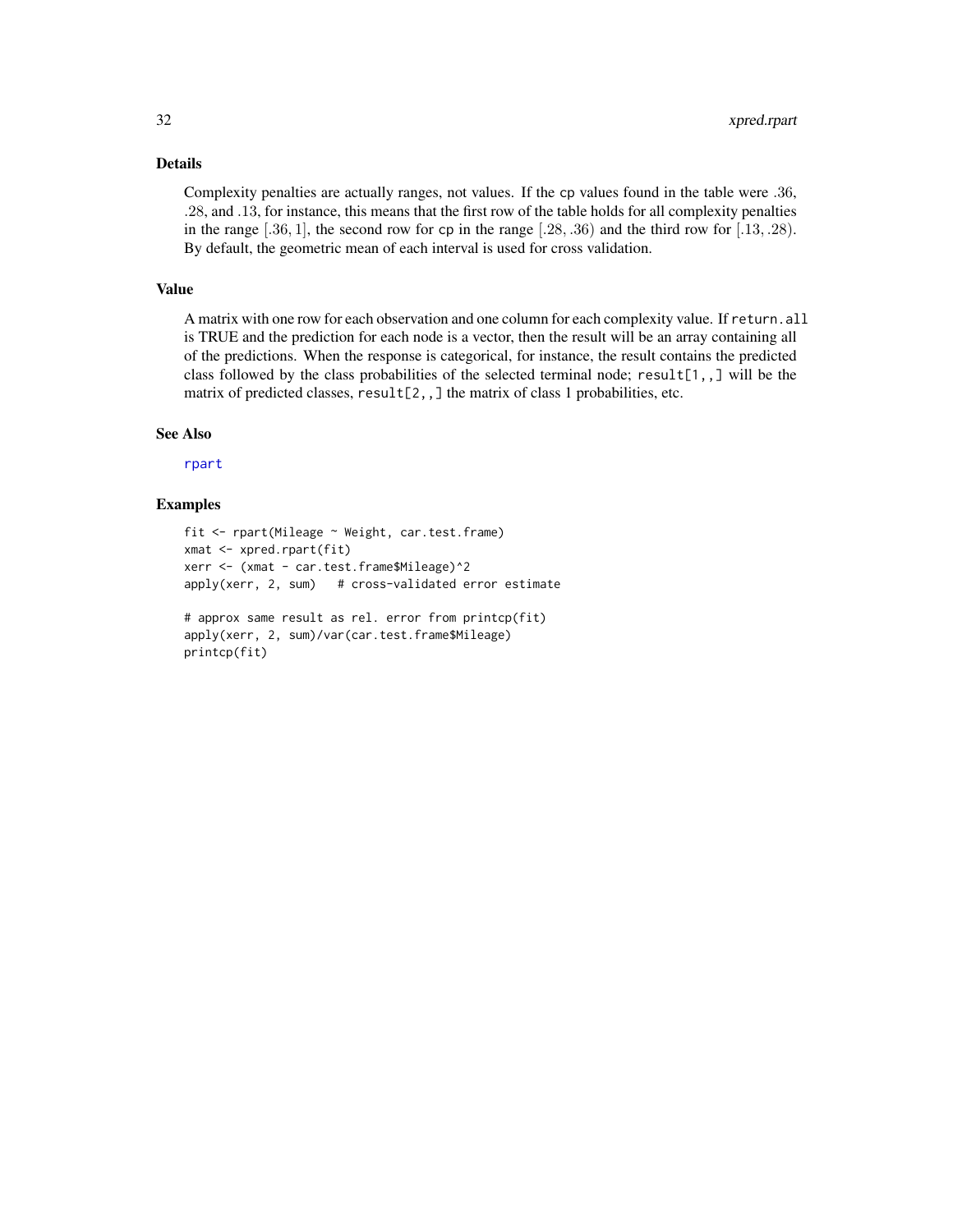# <span id="page-32-0"></span>Index

∗Topic datasets car.test.frame , [2](#page-1-0) car90 , [3](#page-2-0) cu.summary, [5](#page-4-0) kyphosis , [6](#page-5-0) solder.balance , [27](#page-26-0) stagec, [28](#page-27-0) ∗Topic methods rpart.object , [24](#page-23-0) ∗Topic tree labels.rpart , [7](#page-6-0) meanvar.rpart, <mark>[8](#page-7-0)</mark> na.rpart , [9](#page-8-0) path.rpart , [9](#page-8-0) plot.rpart , [10](#page-9-0) plotcp , [12](#page-11-0) post.rpart , [13](#page-12-0) predict.rpart , [14](#page-13-0) print.rpart, [16](#page-15-0) printcp , [17](#page-16-0) prune.rpart, [18](#page-17-0) residuals.rpart , [19](#page-18-0) rpart , [20](#page-19-0) rpart.control , [22](#page-21-0) rpart.exp , [23](#page-22-0) rpart.object , [24](#page-23-0) rsq.rpart , [25](#page-24-0) snip.rpart, [26](#page-25-0) summary.rpart, [29](#page-28-0) text.rpart, [30](#page-29-0) xpred.rpart , [31](#page-30-0) abbreviate , *[7](#page-6-0)* , *[14](#page-13-0)* , *[31](#page-30-0)* attributes , *[25](#page-24-0)* car.test.frame , [2](#page-1-0) , *[5](#page-4-0)* car90 , *[3](#page-2-0)* , [3](#page-2-0) , *[5](#page-4-0)* cu.summary , *[2](#page-1-0) , [3](#page-2-0)* , *[5](#page-4-0)* , [5](#page-4-0) formula , *[20](#page-19-0)*

kyphosis , [6](#page-5-0) labels.rpart , [7](#page-6-0) , *[16](#page-15-0)* , *[30](#page-29-0) , [31](#page-30-0)* meanvar *(*meanvar.rpart *)* , [8](#page-7-0) meanvar.rpart, <mark>[8](#page-7-0)</mark> model.frame , *[20](#page-19-0)* , *[25](#page-24-0)* na.fail , *[15](#page-14-0)* na.omit , *[15](#page-14-0)* na.rpart, [9](#page-8-0) path.rpart, [9](#page-8-0) plot.rpart , *[8](#page-7-0)* , [10](#page-9-0) , *[14](#page-13-0)* , *[27](#page-26-0)* , *[31](#page-30-0)* plotcp , [12](#page-11-0) post *(*post.rpart *)* , [13](#page-12-0) post.rpart , [13](#page-12-0) predict , *[15](#page-14-0)* predict.rpart, [14](#page-13-0) print , *[16](#page-15-0)* print.rpart , [16](#page-15-0) , *[21](#page-20-0)* printcp , *[12](#page-11-0)* , *[16](#page-15-0)* , [17](#page-16-0) , *[29](#page-28-0)* prune *(*prune.rpart *)* , [18](#page-17-0) prune.rpart, [18](#page-17-0) residuals.rpart , [19](#page-18-0) rpart , *[10](#page-9-0)[–12](#page-11-0)* , *[14](#page-13-0)* , *[19](#page-18-0)* , [20](#page-19-0) , *[23](#page-22-0)* , *[25](#page-24-0)* , *[31](#page-30-0) , [32](#page-31-0)* rpart.control , *[21](#page-20-0)* , [22](#page-21-0) rpart.exp , [23](#page-22-0) rpart.object , *[12](#page-11-0)* , *[15](#page-14-0) [–17](#page-16-0)* , *[21](#page-20-0)* , [24](#page-23-0) , *[29](#page-28-0)* rsq.rpart , [25](#page-24-0) snip.rpart, [26](#page-25-0) solder *(*solder.balance *)* , [27](#page-26-0) solder.balance , [27](#page-26-0) stagec, [28](#page-27-0) summary , *[29](#page-28-0)* summary.rpart , *[16,](#page-15-0) [17](#page-16-0)* , *[21](#page-20-0)* , *[25](#page-24-0)* , [29](#page-28-0) terms.object , *[24](#page-23-0)* text , *[31](#page-30-0)*